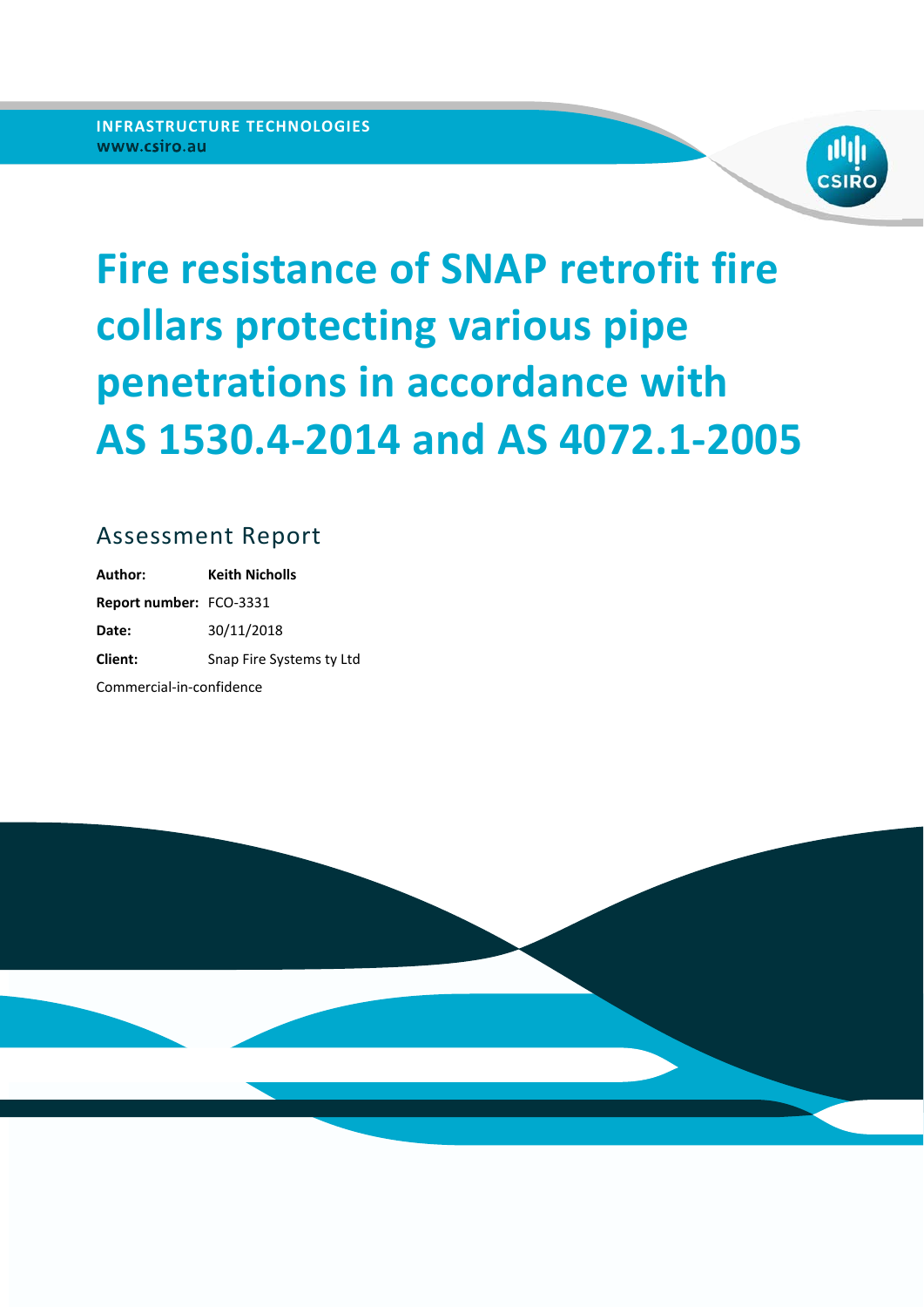### Inquiries should be addressed to:

| Fire Testing and Assessments<br>Author                                                             | The Client                                                                                                                                                                                            |
|----------------------------------------------------------------------------------------------------|-------------------------------------------------------------------------------------------------------------------------------------------------------------------------------------------------------|
| NATA Registered Laboratory<br>14 Julius Avenue<br>North Ryde, NSW 2113<br>Telephone +61 2 94905444 | Snap Fire Systems ty Ltd<br>Infrastructure Technologies<br>1343 Wynnum Road<br>14 Julius Avenue<br>Tingalpa QLD 4173<br>North Ryde, NSW 2113<br>Telephone +61 7 3390 5420<br>Telephone +61 2 94905500 |

### Report Details:

Report CSIRO Reference number: FCO‐3331/CO5027

### Report Status and Revision History:

| <b>VERSION</b> | <b>STATUS</b>   | <b>DATE</b> | <b>DISTRIBUTION</b> | <b>ISSUE NUMBER</b> |
|----------------|-----------------|-------------|---------------------|---------------------|
| Initial Issue  | Final for issue | 30/11/2018  | Client / CSIRO      | FCO-3331            |
|                |                 |             |                     |                     |

### Report Authorization:

| <b>AUTHOR</b><br><b>Keith Nicholls</b> | <b>REVIEWED BY</b>             | <b>AUTHORISED BY</b>           |  |
|----------------------------------------|--------------------------------|--------------------------------|--|
|                                        | Jing Xu                        | <b>Brett Roddy</b>             |  |
|                                        |                                |                                |  |
| 30 <sup>th</sup> November 2018         | 30 <sup>th</sup> November 2018 | 30 <sup>th</sup> November 2018 |  |

### Copyright and disclaimer

© 2018 CSIRO To the extent permitted by law, all rights are reserved and no part of this publication covered by copyright may be reproduced or copied in any form or by any means except with the written permission of CSIRO.

### Important disclaimer

CSIRO advises that the information contained in this publication comprises general statements based on scientific research. The reader is advised and needs to be aware that such information may be incomplete or unable to be used in any specific situation. No reliance or actions must, therefore, be made on that information without seeking prior expert professional, scientific and technical advice. To the extent permitted by law, CSIRO (including its employees and consultants) excludes all liability to any person for any consequences, including but not limited to all losses, damages, costs, expenses and any other compensation, arising directly or indirectly from using this publication (in part or in whole) and any information or material contained in it.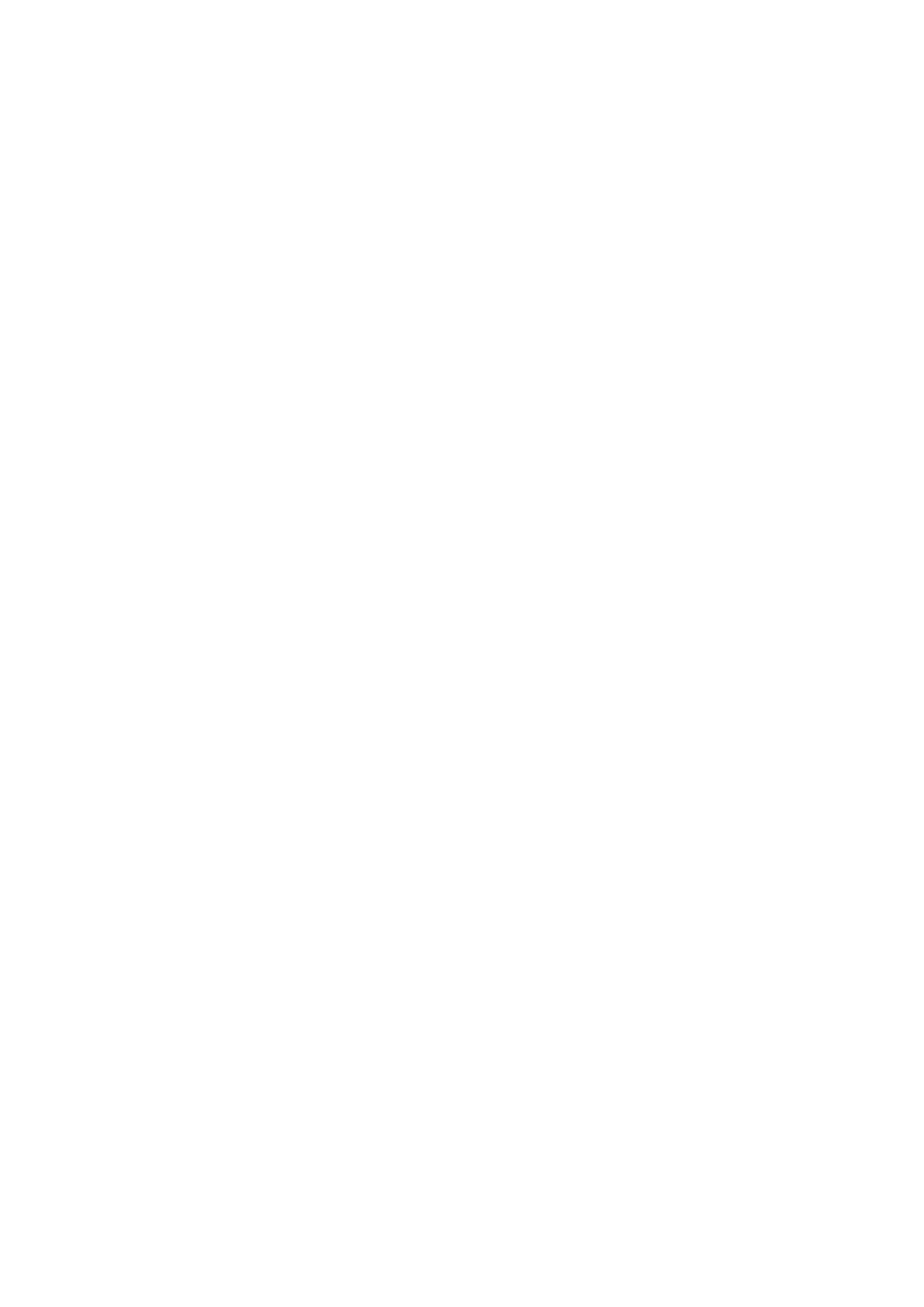## **Contents**

| 1              |  |  |  |  |
|----------------|--|--|--|--|
| $\overline{2}$ |  |  |  |  |
| $\overline{3}$ |  |  |  |  |
| $\overline{4}$ |  |  |  |  |
| 5              |  |  |  |  |
| 6              |  |  |  |  |
| $\overline{7}$ |  |  |  |  |
| 8              |  |  |  |  |
| $\mathbf{q}$   |  |  |  |  |
|                |  |  |  |  |
|                |  |  |  |  |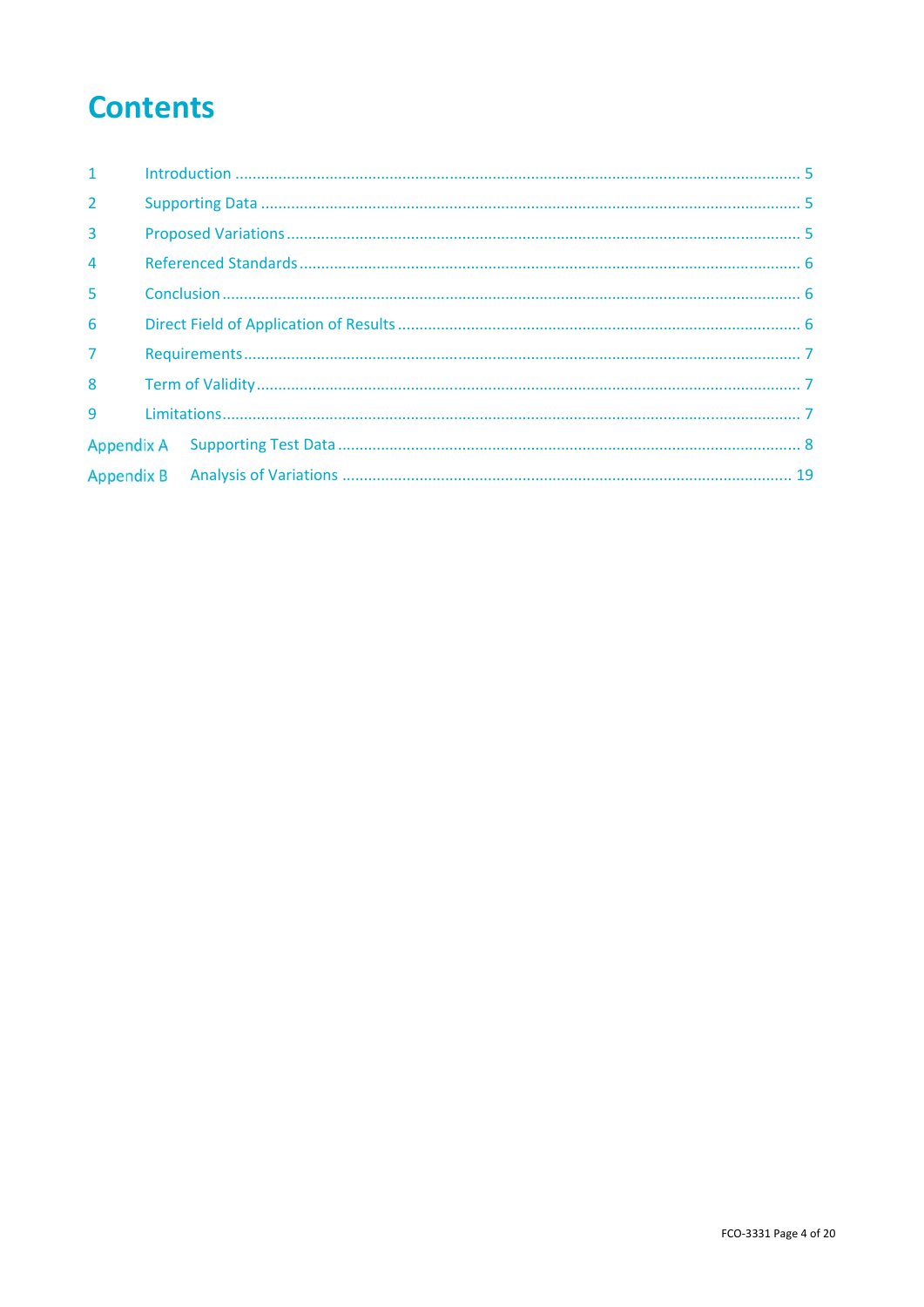## **1 Introduction**

This report is an assessment of the fire resistance of a SNAP retrofit fire collars protecting various pipe penetrations in a Hebel wall when tested in accordance with AS 1530.4‐2014 and assessed in accordance with AS 4072.1‐2005.

This report is prepared for the purpose of meeting the evidence of suitability requirements of NCC Specification A2.3 for FRL.

This report reviews and confirms the extent to which the reference fire resistance tests listed in section 2 meet the requirements of the standard fire test standards listed in section 4 of the report. The proposed variations to the tested construction presented in section 3 are subject to an analysis in Appendix B, and the conclusions are presented in Section 5 of this report.

The field of applicability of the results of this assessment report is presented in Section 6.

## **2 Supporting Data**

This assessment report refers to various test reports to support the analysis and conclusions of this report. They are listed below;

| <b>Report Reference</b> | <b>Test Standard</b> | <b>Outline of Test Specimen</b>                                                                                                                                      |  |  |
|-------------------------|----------------------|----------------------------------------------------------------------------------------------------------------------------------------------------------------------|--|--|
| FSP 1783                | AS 1530.4-2014       | A fire resistance test on Snap Retrofit Fire Collars protecting a 75-<br>mm thick Hebel autoclaved aerated concrete (AAC) panel wall<br>system penetrated by 9 pipes |  |  |
| <b>FSP 1807</b>         | AS 1530.4-2014       | A fire resistance test on Snap Retrofit Fire Collars protecting a 75-<br>mm thick Hebel autoclaved aerated concrete (AAC) panel wall<br>system penetrated by 9 pipes |  |  |
| FSP 1822                | AS 1530.4-2014       | A fire resistance test on Snap Retrofit Fire Collars protecting a 75-<br>mm thick Hebel autoclaved aerated concrete (AAC) panel wall<br>system penetrated by 8 pipes |  |  |

The reports FSV 1783 and FSP 1807 were undertaken by CSIRO and sponsored by Snap Fire Systems.

The reports FSV 1822 was undertaken by CSIRO and sponsored by IG6 Pty Ltd who has provided permission for CSIRO to refer to these reports in this assessment.

## **3 Proposed Variations**

The proposed construction includes the pipes and Snap retrofit fire collars tested in FSP 1783, FSP 1807 and FSP 1822 and subject to the following variations:

• The inclusion of single leaf 75mm or thicker Hebel Panel wall that is supported by a test or assessment as a wall and FRL of ‐/120/120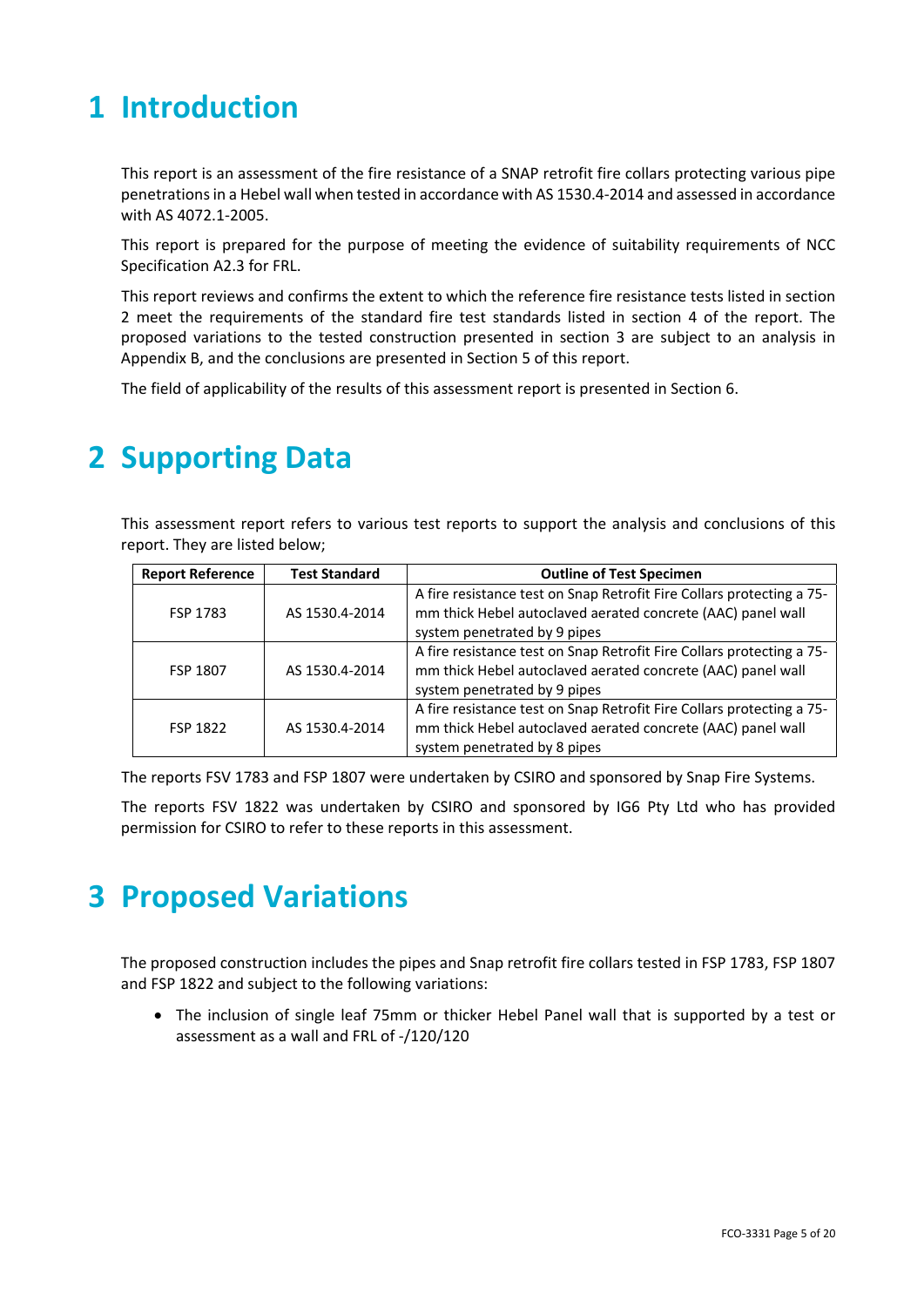## **4 Referenced Standards**

| AS 1530.4-2014 | Methods for fire tests on building materials, components and structures Part 4: Fire<br>resistance tests of elements of building construction. |
|----------------|------------------------------------------------------------------------------------------------------------------------------------------------|
| AS 4072.1-2005 | Components for the protection of openings in fire-resistant separating elements Part 1:<br>Service penetrations and control joints             |

## **5 Conclusion**

On the basis of the analysis presented in this report, it is the opinion of this Accredited Testing Laboratory that the tested prototypes described in Section 2 when varied as described in Section 3 will achieve the Fire Resistance stated below when submitted to a standard fire test in accordance with the test methods referenced in Section 4 and subject to the requirements of Section 7.

| <b>Penetration</b> | Collar          | Pipe        | Pipe Material +       | <b>FRL</b>  | <b>Substrate</b>              |  |
|--------------------|-----------------|-------------|-----------------------|-------------|-------------------------------|--|
|                    | <b>Name</b>     | <b>Size</b> | filling               |             |                               |  |
| <b>PVC conduit</b> | 32R             | 27          | <b>PVC</b>            | $-120/120$  |                               |  |
|                    | 32R             | 20          | <b>PVC</b>            | $-120/120$  |                               |  |
| PVC conduit with   | 32R             | 20          | $PVC + 3$ core cables | $-120/120$  |                               |  |
| cables             | 32R             | 25          | $PVC + 3$ core cables | $-120/120$  |                               |  |
|                    | LP65R           | 40          | PVC + fitting         | $-120/120$  |                               |  |
|                    | LP65R           | 50          | PVC+ fitting          | $-120/120$  |                               |  |
|                    | LP65R           | 65          | PVC+ fitting          | $-120/120$  |                               |  |
| PVC pipe           | <b>LP100R-D</b> | 80          | PVC + fitting         | $-120/120$  |                               |  |
|                    | LP100R-D        | 100         | PVC + fitting         | $-/120/120$ |                               |  |
|                    | <b>HP150R</b>   | 150         | PVC + fitting         | $-120/120$  |                               |  |
|                    | LP65R           | 32          | <b>HDPE</b>           | $-120/120$  | A single leaf 75mm or         |  |
|                    | LP65R           | 63          | <b>HDPE</b>           | $-120/120$  | thicker Hebel Panel wall that |  |
| HDPE pipe          | LP100R-D        | 75          | <b>HDPE</b>           | $-120/120$  | is supported by a test or     |  |
|                    | LP100R-D        | 110         | <b>HDPE</b>           | $-120/120$  | assessment as a wall and      |  |
|                    | <b>HP150R</b>   | 160         | <b>HDPE</b>           | $-/120/120$ | FRL of -/120/120              |  |
|                    | GAS32           | 16          | Px-Al-Px              | $-120/120$  |                               |  |
|                    | GAS32           | 20          | CXL Px-Al-Px          | $-/120/120$ |                               |  |
| Px-Al-Px pipe      | GAS32           | 25          | CXL Px-Al-Px          | $-120/120$  |                               |  |
|                    | GAS32           | 32          | CXL Px-Al-Px          | $-/120/120$ |                               |  |
|                    | GAS50           | 50          | Px-Al-Px              | $-/120/60$  |                               |  |
|                    | 32R             | 16          | Pex-b                 | $-120/120$  |                               |  |
| Pex-b pipe         | 32R             | 20          | Pex-b                 | $-120/120$  |                               |  |
|                    | 32R             | 32          | Pex-b                 | $-120/120$  |                               |  |
|                    | LP65R           | 50          | Raupiano              | $-120/120$  |                               |  |
| Raupiano pipe      | <b>LP100R-D</b> | 110         | Raupiano              | $-120/120$  |                               |  |

**Table 1: FRL of pipe penetration protected by Snap retrofit collars** 

## **6 Direct Field of Application of Results**

The results of this report are applicable to walls exposed to fire from either side.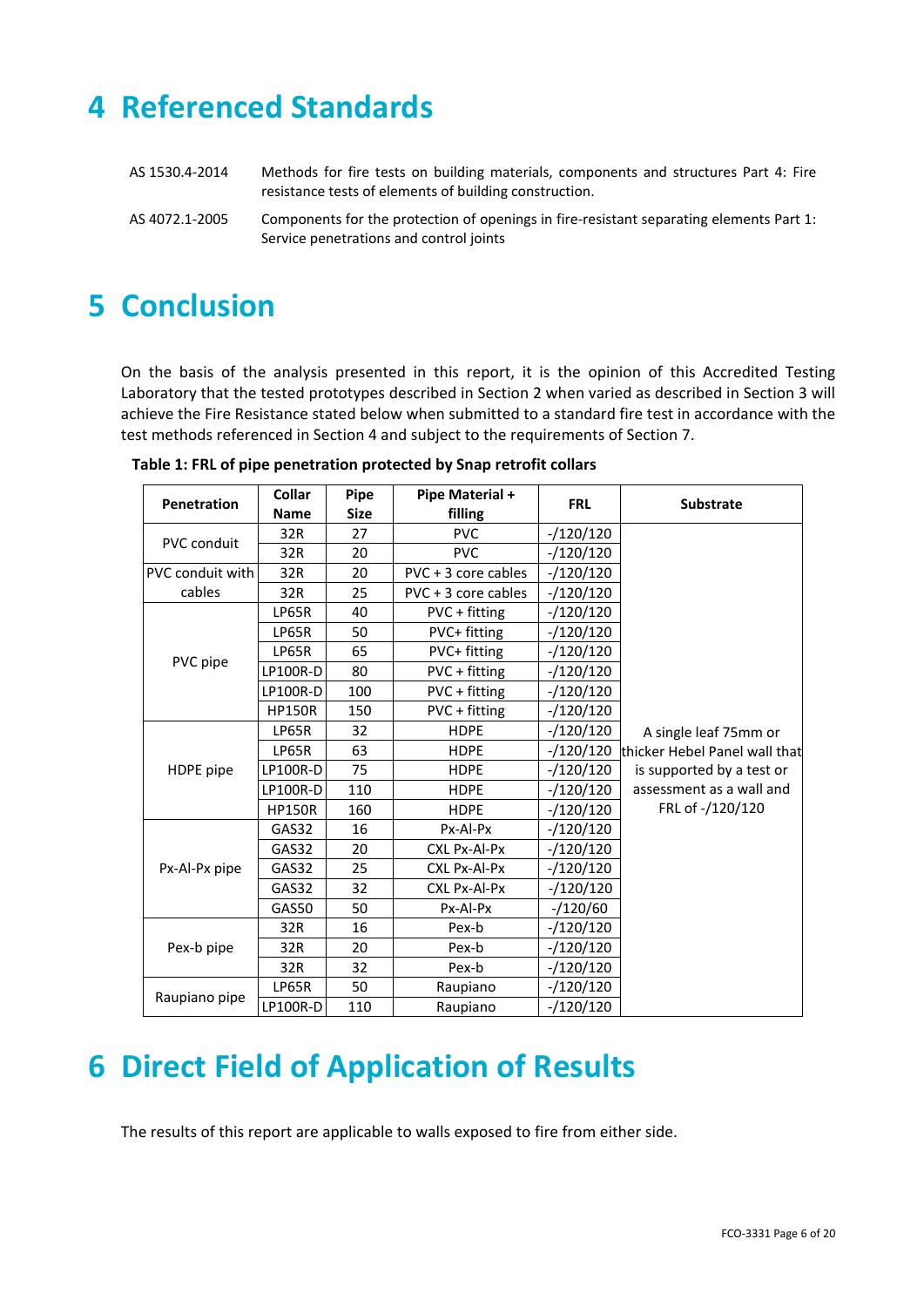## **7 Requirements**

It is required that the supporting construction is tested or assessed to achieve the required FRL up to the required FRL based on the assessed design in accordance with AS 1530.4.

Any variations with respect to size, constructional details, loads, stresses, edge or end conditions that are other than those identified in this report, may invalidate the conclusions drawn in this report.

## **8 Term of Validity**

This assessment report will lapse on 30<sup>th</sup> November 2023. Should you wish us to re-examine this report with a view to the possible extension of its term of validity, would you please apply to us three to four months before the date of expiry. This Division reserves the right at any time to amend or withdraw this assessment in the light of new knowledge.

## **9 Limitations**

The conclusions of this assessment report may be used to directly assess the fire resistance performance under such conditions, but it should be recognised that a single test method will not provide a full assessment of the fire hazard under all fire conditions.

Because of the nature of fire resistance testing, and the consequent difficulty in quantifying the uncertainty of measurement, it is not possible to provide a stated degree of accuracy. The inherent variability in test procedures, materials and methods of construction, and installation may lead to variations in performance between elements of similar construction.

This assessment report does not provide an endorsement by CSIRO of the actual products supplied to industry. The referenced assessment can therefore only relate only to the actual prototype test specimens, testing conditions and methodology described in the supporting data, and does not imply any performance abilities of construction of subsequent manufacture.

This assessment is based on information and experience available at the time of preparation. The published procedures for the conduct of tests and the assessment of test results are the subject of constant review and improvement and it is recommended that this report is reviewed on or, before, the stated expiry date.

The information contained in this assessment report shall not be used for the assessment of variations other than those stated in the conclusions above. The assessment is valid provided no modifications are made to the systems detailed in this report. All details of construction should be consistent with the requirements stated in the relevant test reports and all referenced documents.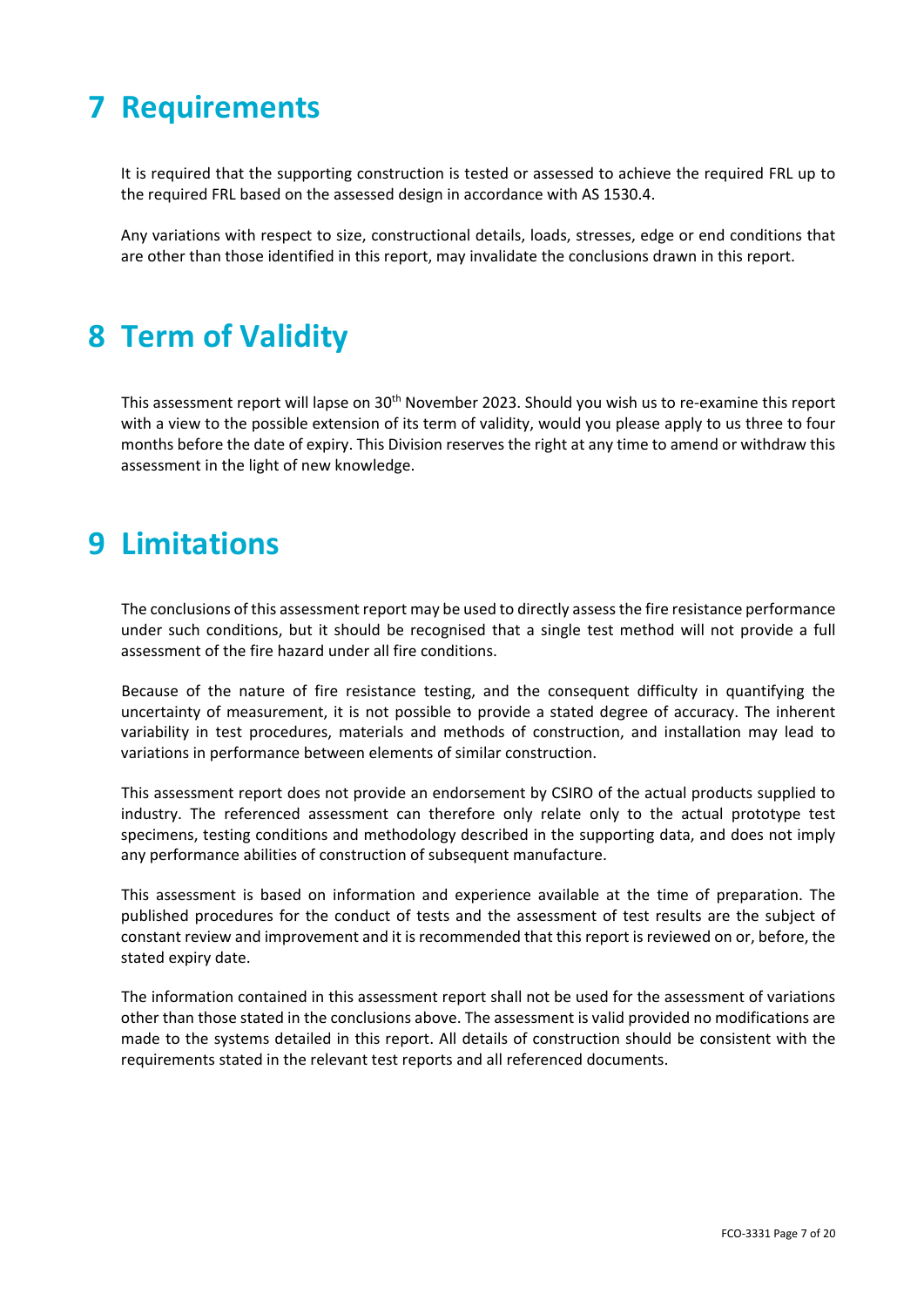## **Appendix A Supporting Test Data**

### A.1. CSIRO Sponsored Investigation report numbered FSV 1783

On the 7 November 2016, this Division conducted a full‐scale fire‐resistance test in accordance with AS 1530.4 ‐2014 on a 75‐mm thick Hebel autoclaved aerated concrete (AAC) panel wall system with an established fire resistance level (FRL) of ‐/90/90 as detailed in CSIRO test report FSV 0979. The wall was penetrated by nine (9) pipes protected by a retro-fitted Snap Fire Systems fire collar.

For the purpose of the test, the specimens were referenced as Penetrations # 1, 2, 3, 4, 5, 6, 7, 8 and 9.

### Penetration # 1 – LP65R Retrofit fire collar protecting a nominal 32-mm High-density polyethylene (HDPE) Pipe

The SNAP Retrofit LP65R fire collar comprised a 0.7‐mm stainless steel casing with an 85 mm inner diameter and a 222-mm diameter base flange. The 61-mm high collar casing incorporated a 300 mm x 55 mm x 4‐mm thick Intumesh intumescent material. The closing mechanism comprised three stainless steel springs, with nylon fuse links and a 300 mm x 55‐mm stainless steel mesh as shown in drawing numbered LP65R‐T dated 13 June 2014, by Snap Fire Systems Pty Ltd. One collar was fixed to each side of the wall in a back‐to‐back configuration using 14‐10 65‐mm Hex Head Screws.

The penetrating service comprised a 40‐mm HDPE Pipe, with a wall thickness of 3.4 mm penetrating the wall through a 44-mm diameter cut-out hole as shown in drawing titled "Test Wall W-16-C Penetration # 1, 32-mm HDPE Pipe - LP65R Retrofit Collar, dated 15 October 2016". The pipe incorporated an HDPE Coupling located on the exposed side of the wall. The pipe projected horizontally, 2000‐mm away from the unexposed face of the wall and approximately 500 mm into the furnace chamber. The pipe was supported at nominally 500‐mm and 1500 mm from the unexposed face of the wall by two support clamps spaced apart at nominally 1000-mm. The pipe was open at the unexposed end and capped on the exposed end with a ceramic fibre (Superwool) plug.

### Penetration # 2 – 32R Retrofit fire collar protecting a nominal 16‐mm Pex‐B Pipe

The 32R Retrofit collar comprised a 0.75‐mm steel casing with a 40 mm inner diameter and a 106 mm diameter base flange. The 32-mm high collar casing incorporated a closing mechanism that was comprised of two soft Intumesh intumescent strips lined within the internal circumference of the collar. The inner and outer strips were 4‐mm thick x 26‐mm wide x 135‐mm long, and 4‐mm thick x 26‐ mm wide x 154‐mm long, respectively. Between the strips was a layer of 304 stainless steel mesh 135 mm long x 25-mm wide with wire mesh diameter of 0.15-mm, as shown in drawing numbered 32R-T dated 12 February 2015, by Snap Fire Systems Pty Ltd. One collar was fixed to each side of the wall in a back‐to‐back configuration using 14‐10 65‐mm Hex Head Screws.

The penetrating service comprised a 16‐mm OD Pex‐B Pipe, with a wall thickness of 2.5 mm fitted through the collar's sleeve and penetrating the wall through a 20‐mm diameter cut‐out hole as shown in drawing titled "Test Wall W‐16‐C Penetration # 2, 16‐mm Pex‐B Pipe – 32R Collar, dated 15 October 2016". The pipe projected horizontally, 2000‐mm away from the unexposed face of the wall and approximately 500 mm into the furnace chamber. The pipe was supported at nominally 500‐mm and 1500 mm from the unexposed face of the wall by two support clamps spaced apart at nominally 1000‐ mm. The pipe was open at the unexposed end and capped on the exposed end with a ceramic fibre (Superwool) plug.

### Penetration # 3 – LP100R‐D Retrofit fire collar protecting a nominal 100‐mm Polyvinyl Chloride (PVC‐ SC) Pipe with fitting inside the collar

The SNAP Retrofit LP100R-D collar comprised a 0.95-mm thick steel casing with a 122 mm inner diameter and a 260‐mm x 260‐mm square base flange. The 65‐mm high collar casing incorporated a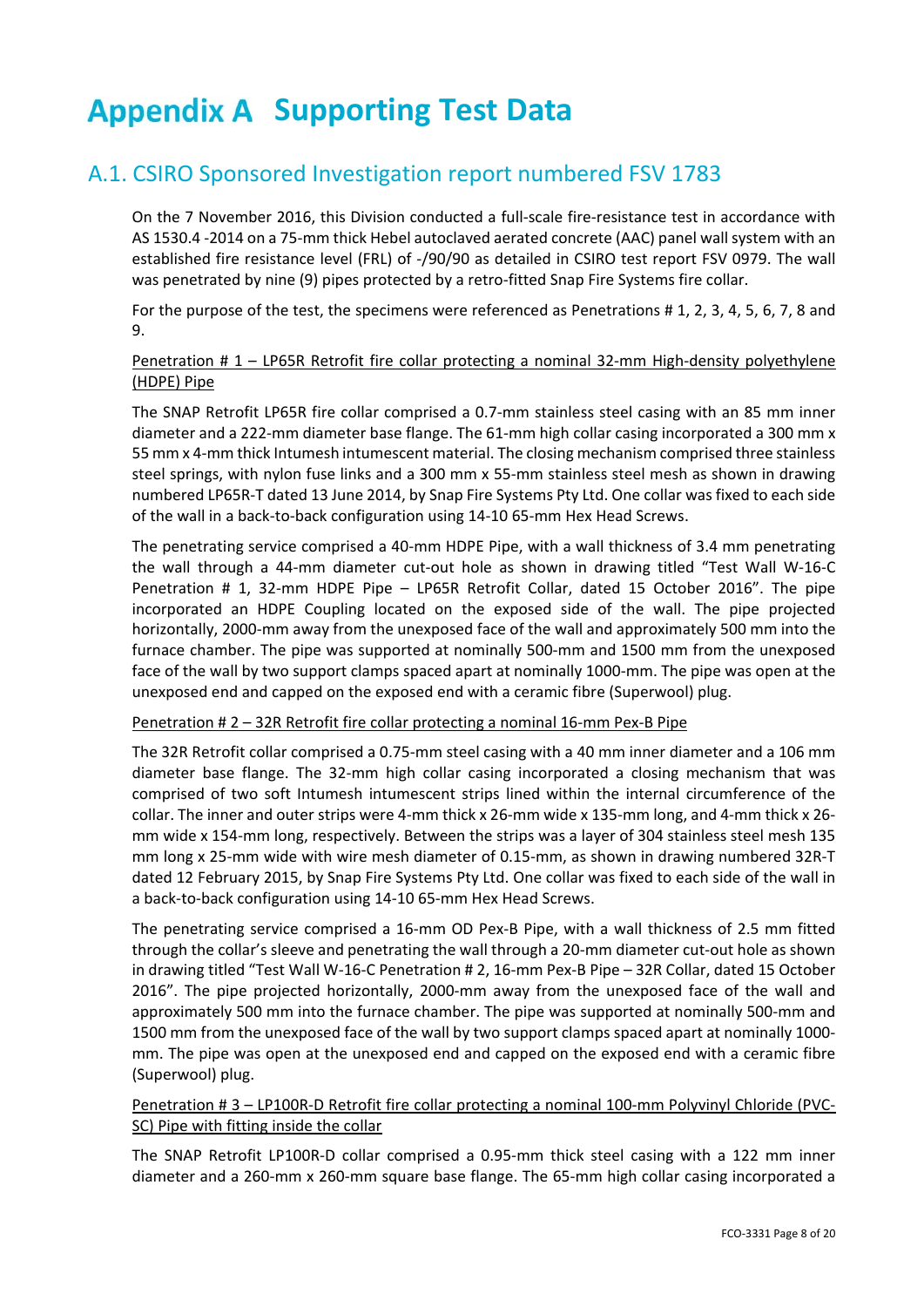layer of 418 mm x 59 mm x 5-mm thick Intumescent material. The closing mechanism comprised 4 x 304 stainless steel springs bound with black nylon fuse links and a 316 stainless steel mesh measuring 415 x 120-mm as shown in drawing numbered LP100R-D-T dated 2 November 2016, by Snap Fire Systems Pty Ltd. One collar was fixed to each side of the wall in a back‐to‐back configuration using 14‐ 10 65‐mm Hex Head Screws.

The penetrating service comprised a 110-mm OD PVC-SC Pipe, with a wall thickness of 3.5 mm fitted through the collar's sleeve and penetrating the wall through a 114‐mm diameter cut‐out hole as shown in drawing titled "Test Wall W-16-C Penetration # 3, 100-mm PVC-SC Pipe – LP100R-D Retrofit Collar – Fitting Inside Collar, dated 15 October 2016". The pipe projected horizontally, 2000-mm away from the unexposed face of the wall and approximately 500 mm into the furnace chamber. The pipe incorporated a PVC Coupling located on the exposed side of the wall, fitted within the fire collars sleeve. The pipe was supported at nominally 500‐mm and 1500 mm from the unexposed face of the wall by two support clamps spaced apart at nominally 1000-mm. The pipe was open at the unexposed end and capped on the exposed end with a PVC End Cap.

### Penetration # 4 – LP65R Retrofit fire collar protecting a nominal 40‐mm Polyvinyl Chloride (PVC) with fitting inside the collar

The SNAP Retrofit LP65R fire collar comprised a 0.7‐mm steel casing with an 85 mm inner diameter and a 222-mm diameter base flange. The 61-mm high collar casing incorporated a 300 mm x 55 mm x 4‐mm thick Intumesh intumescent material. The closing mechanism comprised three stainless steel springs, with nylon fuse links and a 300 mm x 55-mm stainless steel mesh as shown in drawing numbered LP65R‐T dated 13 June 2014, by Snap Fire Systems Pty Ltd. One collar was fixed to each side of the wall in a back‐to‐back configuration using 14‐10 65‐mm Hex Head Screws.

The penetrating service comprised a 43-mm OD PVC pipe, with a wall thickness of 2.1 mm fitted through the collar's sleeve and penetrating the wall through a 48‐mm diameter cut‐out hole as shown in drawing titled "Test Wall W-16-C Penetration # 4, 40-mm PVC Pipe - LP65R Retrofit Collar, dated 15 October 2016". The pipe projected horizontally, 2000‐mm away from the unexposed face of the wall and approximately 500 mm into the furnace chamber. The pipe incorporated a PVC Coupling located on the exposed side of the wall, fitted within the fire collars sleeve. The pipe was supported at nominally 500‐mm and 1500 mm from the unexposed face of the wall by two support clamps spaced apart at nominally 1000‐mm. The pipe was open at the unexposed end and capped on the exposed end with a PVC End Cap.

### Penetration # 5 – LP65R Retrofit fire collar protecting a nominal 65‐mm Polyvinyl Chloride (PVC) with fitting inside the collar

The SNAP Retrofit LP65R fire collar comprised a 0.7‐mm steel casing with an 85 mm inner diameter and a 222-mm diameter base flange. The 61-mm high collar casing incorporated a 300 mm x 55 mm x 4‐mm thick Intumesh intumescent material. The closing mechanism comprised three stainless steel springs, with nylon fuse links and a 300 mm x 55-mm stainless steel mesh as shown in drawing numbered LP65R‐T dated 13 June 2014, by Snap Fire Systems Pty Ltd. One collar was fixed to each side of the wall in a back‐to‐back configuration using 14‐10 65‐mm Hex Head Screws.

The penetrating service comprised a 69-mm OD PVC pipe, with a wall thickness of 3.2 mm fitted through the collar's sleeve and penetrating the wall through a 76‐mm diameter cut‐out hole as shown in drawing titled "Test Wall W‐16‐C Penetration # 5, 65‐mm PVC Pipe – LP65R Retrofit Collar, dated 15 October 2016". The pipe projected horizontally, 2000‐mm away from the unexposed face of the wall and approximately 500 mm into the furnace chamber. The pipe incorporated a PVC Coupling located on the exposed side of the wall, fitted within the fire collars sleeve. The pipe was supported at nominally 500‐mm and 1500 mm from the unexposed face of the wall by two support clamps spaced apart at nominally 1000‐mm. The pipe was open at the unexposed end and capped on the exposed end with a PVC End Cap.

Penetration # 6 – 32R Retrofit fire collar protecting a 20-mm Polyvinyl Chloride (PVC) Conduit filled with 3‐Core Cable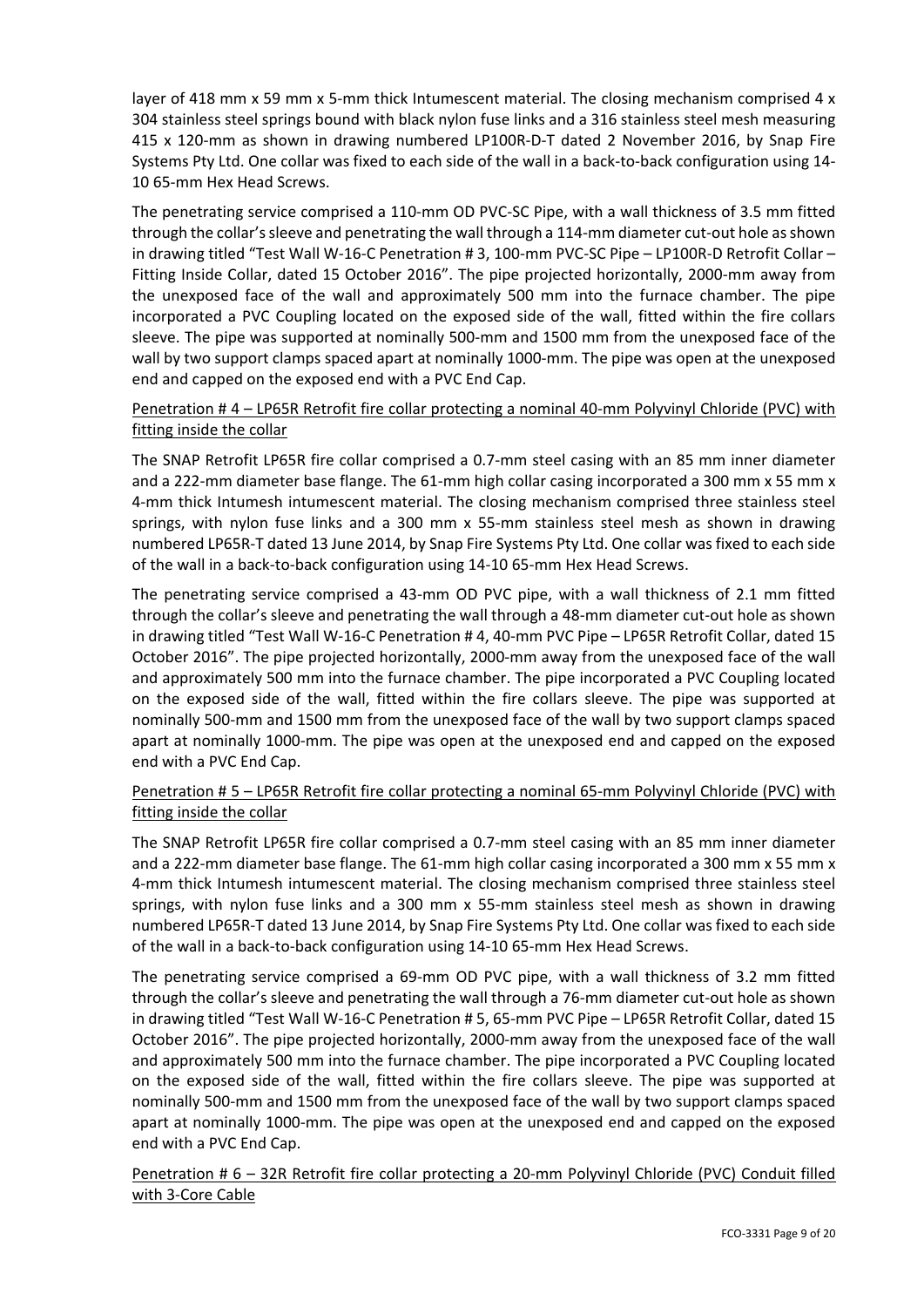The SNAP Retrofit 32R fire collar comprised a 0.75‐mm steel casing with a 40 mm inner diameter fitted with three fixing tabs. The 32-mm high collar casing incorporated a closing mechanism that was comprised of two soft Intumesh intumescent strips lined within the internal circumference of the collar. The inner and outer strips were 4‐mm thick x 26‐mm wide x 135‐mm long, and 4‐mm thick x 26‐ mm wide x 154‐mm long, respectively. Between the strips was a layer of 304 stainless steel mesh 135 mm long x 25-mm wide with wire mesh diameter of 0.15-mm, as shown in drawing numbered 32R-T dated 12 February 2015, by Snap Fire Systems Pty Ltd.

The penetrating service comprised a 20-mm PVC Conduit filled with 3-Core Cable, with a wall thickness of 2.2 mm fitted through the collar's sleeve and penetrating the wall through a 25-mm diameter cutout hole as shown in drawing titled "Test Wall W-16-C Penetration # 6, 20-mm PVC Conduit - 32R Retrofit Collar – Filled with 3‐Core Cable, dated 15 October 2016". The pipe projected horizontally, 2000‐mm away from the unexposed face of the wall and approximately 500 mm into the furnace chamber. The pipe was supported at nominally 500‐mm and 1500 mm from the unexposed face of the wall by two support clamps spaced apart at nominally 1000-mm. The pipe was open at the unexposed end and capped on the exposed end with a ceramic fibre (Superwool) plug.

### Penetration # 7 – LP100R-D Retrofit fire collar protecting a 110-mm High-density polyethylene (HDPE) Pipe

The SNAP Retrofit LP100R-D collar comprised a 0.95-mm thick steel casing with a 122 mm inner diameter and a 260‐mm x 260‐mm square base flange. The 65‐mm high collar casing incorporated a layer of 418 mm  $x$  59 mm  $x$  5-mm thick Intumescent material. The closing mechanism comprised 4  $x$ 304 stainless steel springs bound with black nylon fuse links and a 316 stainless steel mesh measuring 415 x 120-mm as shown in drawing numbered LP100R-D-T dated 2 November 2016, by Snap Fire Systems Pty Ltd. One collar was fixed to each side of the wall in a back‐to‐back configuration using 14‐ 10 65‐mm Hex Head Screws.

The penetrating service comprised a 110‐mm OD HDPE pipe, with a wall thickness of 4.6 mm fitted through the collar's sleeve and penetrating the wall through a 114‐mm diameter cut‐out hole as shown in drawing titled "Test Wall W-16-C Penetration # 7, 110-mm HDPE Pipe – LP100R-D Retrofit Collar, dated 15 October 2016". The pipe projected horizontally, 2000‐mm away from the unexposed face of the wall and approximately 500 mm into the furnace chamber.

The pipe was supported at nominally 500-mm and 1500 mm from the unexposed face of the wall by two support clamps spaced apart at nominally 1000‐mm. The pipe was open at the unexposed end and capped on the exposed end with a ceramic fibre (Superwool) plug.

### Penetration # 8 – GAS32 retrofitted fire collar protecting a nominal 16-mm Px-Al-Px Pipe

The GAS32 Retrofit collar comprised a 0.95-mm thick galvanised steel casing with a 35 mm inner diameter and a 90‐mm diameter base flange. The 63‐mm high collar casing incorporated a layer of 140 mm x 55 mm x 4-mm thick Intumescent material and a laver of 120 mm x 55 mm x 4-mm thick Intumescent material. The closing mechanism comprised 1 x 304 stainless steel spring bound with a black nylon fuse link and a 316 stainless steel mesh measuring 120 x 54‐mm as shown in drawing numbered GAS32‐T dated 14 September 2016, by Snap Fire Systems Pty Ltd.

The penetrating service comprised a 16-mm OD Px-Al-Px Pipe, with a wall thickness of 2.3 mm fitted through the collar's sleeve and penetrating the wall through a 20‐mm diameter cut‐out hole as shown in drawing titled "Test Wall W‐16‐C Penetration # 8, 16‐mm Px‐Al‐Px Pipe – GAS32 Retrofit Collar, dated 15 October 2016". The pipe projected horizontally, 2000‐mm away from the unexposed face of the wall and approximately 500 mm into the furnace chamber. The pipe was supported at nominally 500‐mm and 1500 mm from the unexposed face of the wall by two support clamps spaced apart at nominally 1000‐mm. The pipe was open at the unexposed end and capped on the exposed end with a ceramic fibre (Superwool) plug.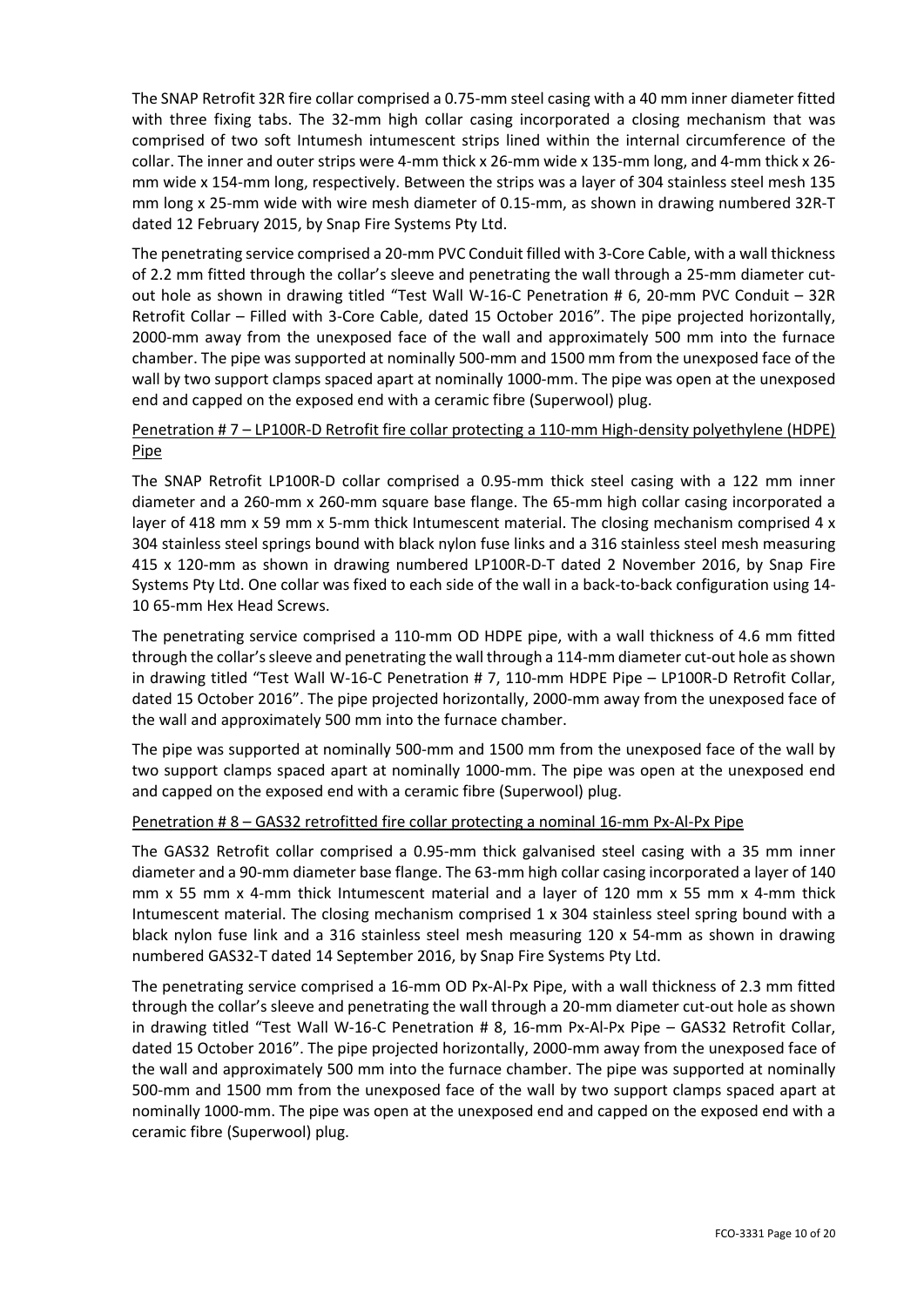### Penetration # 9 – LP65R retrofitted fire collar protecting a nominal 50-mm Polyvinyl Chloride (PVC) Pipe with fitting inside the collar

The SNAP Retrofit LP65R fire collar comprised a 0.7‐mm steel casing with an 85 mm inner diameter and a 222-mm diameter base flange. The 61-mm high collar casing incorporated a 300 mm x 55 mm x 4‐mm thick Intumesh intumescent material. The closing mechanism comprised three stainless steel springs, with nylon fuse links and a 300 mm x 55-mm stainless steel mesh as shown in drawing numbered LP65R‐T dated 13 June 2014, by Snap Fire Systems Pty Ltd. One collar was fixed to each side of the wall in a back‐to‐back configuration using 14‐10 65‐mm Hex Head Screws.

The penetrating service comprised a 56-mm OD PVC pipe, with a wall thickness of 2.4-mm fitted through the collar's sleeve and penetrating the wall through a 64‐mm diameter cut‐out hole as shown in drawing titled "Test Wall W‐16‐C Penetration # 9, 50‐mm PVC Pipe – LP65R Retrofit Collar, dated 15 October 2016". The pipe projected horizontally, 2000‐mm away from the unexposed face of the wall and approximately 500 mm into the furnace chamber. The pipe incorporated a PVC Coupling located on the exposed side of the wall, fitted within the fire collars sleeve. The pipe was supported at nominally 500‐mm and 1500 mm from the unexposed face of the wall by two support clamps spaced apart at nominally 1000‐mm. The pipe was open at the unexposed end and capped on the exposed end with a PVC End Cap.

| Test<br>Report | <b>Specimen</b><br>ID | <b>Collar</b><br><b>Name</b> | Pipe<br><b>Size</b> | <b>Pipe Material</b>  | <b>FRL</b>  |
|----------------|-----------------------|------------------------------|---------------------|-----------------------|-------------|
|                | 1                     | LP65R                        | 32                  | <b>HDPE</b>           | $-121/114$  |
|                | 2                     | 32R                          | 16                  | Pex-B                 | $-/121/121$ |
|                | 3                     | <b>LP100R-D</b>              | 100                 | PVC + fitting         | $-/121/117$ |
|                | 4                     | LP65R                        | PVC + fitting<br>40 |                       | $-/121/121$ |
| FSP1783        | 5                     | LP65R                        | 65                  | PVC+ fitting          | $-121/102$  |
|                | 6                     | 32R                          | 20                  | $PVC + 3 core cables$ | $-/121/121$ |
|                | 7                     | <b>LP100R-D</b>              | 110                 | <b>HDPE</b>           | $-/121/121$ |
|                | 8                     | Px-Al-Px<br>GAS32<br>16      |                     | $-/121/121$           |             |
|                | 9                     | LP65R                        | 50                  | PVC+ fitting          | $-/121/121$ |

The test results are summarised in the table below:

### A.2. CSIRO Sponsored Investigation report numbered FSV 1807

On the 18 January 2017, this Division conducted a full‐scale fire‐resistance test in accordance with AS 1530.4 ‐2014 on a 75‐mm thick Hebel autoclaved aerated concrete (AAC) panel wall system with an established fire resistance level (FRL) of ‐/90/90 as detailed in CSIRO test report FSV 0979. The wall was penetrated by nine (9) pipes protected by a retro-fitted Snap Fire Systems fire collar.

For the purpose of the test, the specimens were referenced as Penetrations # 1, 2, 3, 4, 5, 6, 7, 8 and 9. Eight specimens are included in this report (Penetration # 1, 2, 3, 4, 5, 7, 8 and 9).

### Penetration # 1 – LP100R-D Retrofit fire collar protecting a nominal 75-mm High-density polyethylene (HDPE) Pipe

The SNAP Retrofit LP100R-D collar comprised a 0.95-mm thick steel casing with a 122 mm inner diameter and a 195‐mm x 195‐mm square base flange. The 65‐mm high collar casing incorporated a layer of 418 mm  $x$  59 mm  $x$  5-mm thick Intumescent material. The closing mechanism comprised 4  $x$ 304 stainless steel springs bound with black nylon fuse links and 316 stainless steel mesh measuring 415 x 120-mm as shown in drawing numbered LP100R-D-T dated 10 February 2017, by Snap Fire Systems Pty Ltd. One collar was fixed to each side of the wall in a back‐to‐back configuration using 14‐ 10 65‐mm Hex Head Screws.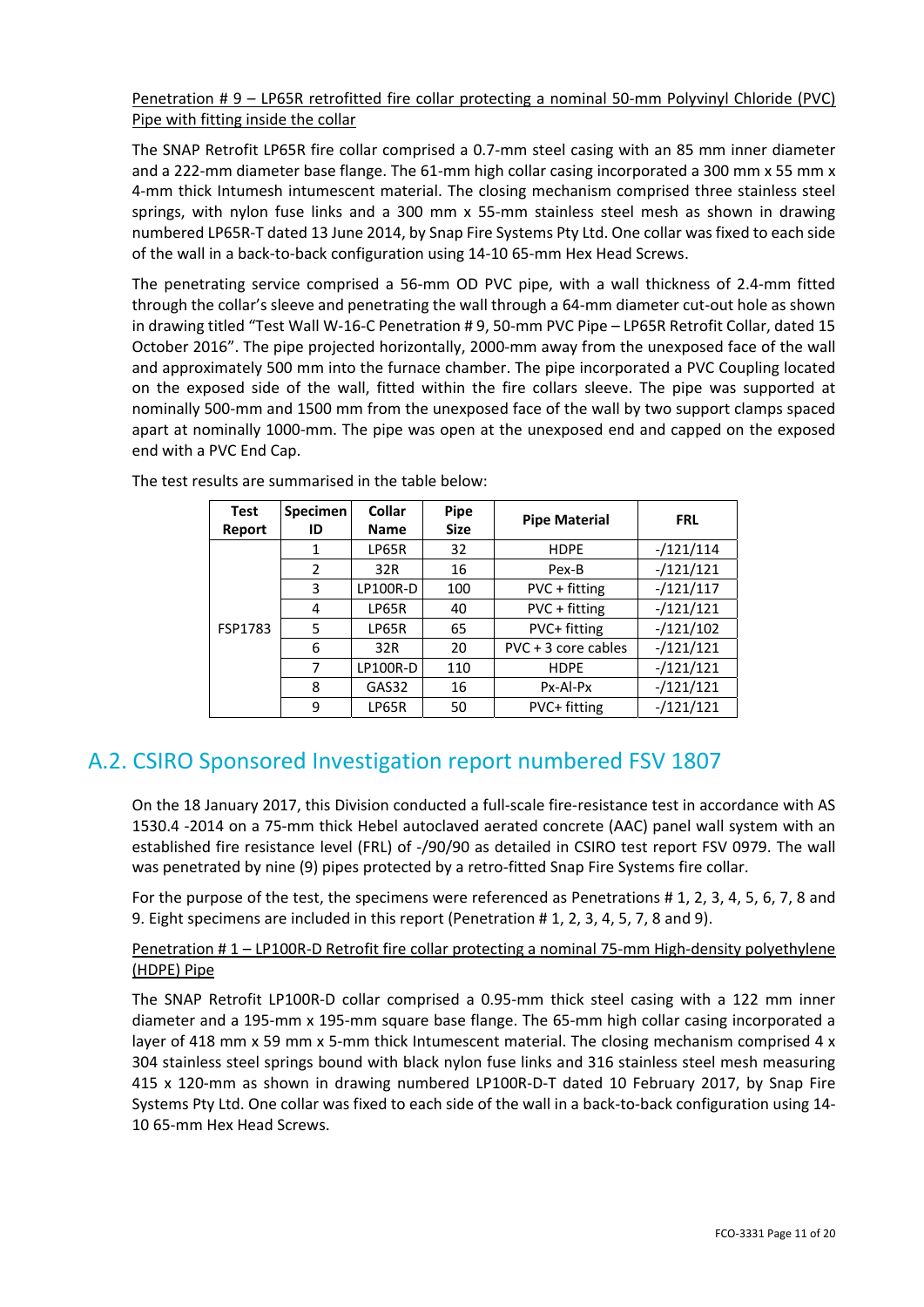The penetrating service comprised a 75‐mm HDPE Pipe, with a wall thickness of 3.5 mm penetrating the wall through a 79-mm diameter cut-out hole as shown in drawing titled "Test Wall W-16-D Penetration # 1, 75‐mm HDPE Pipe – LP100R‐D Retrofit Collar, dated 6 February 2017", by Snap Fire Systems Pty Ltd. The pipe incorporated an HDPE Coupling located on the exposed side of the wall. The pipe projected horizontally, 2000‐mm away from the unexposed face of the wall and approximately 500 mm into the furnace chamber. The pipe was supported at nominally 500‐mm and 1500 mm from the unexposed face of the wall by two support clamps spaced apart at nominally 1000‐mm. The pipe was open at the unexposed end and capped on the exposed end with a ceramic fibre (Superwool) plug.

### Penetration # 2 – LP65R Retrofit fire collar protecting a 63-mm High-density polyethylene (HDPE) Pipe

The SNAP Retrofit LP65R fire collar comprised a 0.7‐mm stainless steel casing with an 85 mm inner diameter and a 222‐mm diameter base flange. The 61‐mm high collar casing incorporated a 300 mm x 55 mm x 4‐mm thick Intumesh intumescent material. The closing mechanism comprised three stainless steel springs, with nylon fuse links and a 300 mm x 55-mm stainless steel mesh as shown in drawing numbered LP65R‐T dated 13 June 2014, by Snap Fire Systems Pty Ltd. One collar was fixed to each side of the wall in a back‐to‐back configuration using 14‐10 65‐mm Hex Head Screws.

The penetrating service comprised a 63‐mm HDPE Pipe, with a wall thickness of 3.5 mm penetrating the wall through a 67-mm diameter cut-out hole as shown in drawing titled "Test Wall W-16-D Penetration # 2, 63-mm HDPE Pipe - LP65R Retrofit Collar, dated 6 February 2017". The pipe incorporated an HDPE Coupling located on the exposed side of the wall. The pipe projected horizontally, 2000‐mm away from the unexposed face of the wall and approximately 500 mm into the furnace chamber. The pipe was supported at nominally 500‐mm and 1500 mm from the unexposed face of the wall by two support clamps spaced apart at nominally 1000-mm. The pipe was open at the unexposed end and capped on the exposed end with a ceramic fibre (Superwool) plug.

### Penetration # 3 – 32R Retrofit fire collar protecting a nominal 25‐mm Polyvinyl Chloride (PVC) Conduit with 3‐Core Cable

The 32R Retrofit collar comprised a 0.75‐mm steel casing with a 40 mm inner diameter and a 106 mm diameter base flange. The 32-mm high collar casing incorporated a closing mechanism that was comprised of two soft Intumesh intumescent strips lined within the internal circumference of the collar. The inner and outer strips were 4‐mm thick x 26‐mm wide x 135‐mm long, and 4‐mm thick x 26‐ mm wide x 154‐mm long, respectively. Between the strips was a layer of 304 stainless steel mesh 135 mm long x 25-mm wide with wire mesh diameter of 0.15-mm, as shown in drawing numbered 32R-T dated 12 February 2015, by Snap Fire Systems Pty Ltd. One collar was fixed to each side of the wall in a back‐to‐back configuration using 14‐10 65‐mm Hex Head Screws.

The penetrating service comprised a 25‐mm PVC Conduit with 3‐Core Cable, with a wall thickness of 1.8 mm penetrating the wall through a 29‐mm diameter cut‐out hole as shown in drawing titled "Test Wall W‐16‐D Penetration # 3, 25‐mm PVC Conduit with 3‐Core Cable – 32R Retrofit Collar, dated 6 February 2017". The conduit projected horizontally, 2000‐mm away from the unexposed face of the wall and approximately 500 mm into the furnace chamber. The conduit was supported at nominally 500‐mm and 1500 mm from the unexposed face of the wall by two support clamps spaced apart at nominally 1000‐mm. The conduit was open at the unexposed end and capped on the exposed end with a ceramic fibre (Superwool) plug.

### Penetration # 4 – LP100R‐D Retrofit fire collar protecting a nominal 80‐mm Polyvinyl Chloride (PVC) Pipe with a fitting inside the collar

The SNAP Retrofit LP100R‐D collar comprised a 0.95‐mm thick steel casing with a 122 mm inner diameter and a 195‐mm x 195‐mm square base flange. The 65‐mm high collar casing incorporated a layer of 418 mm x 59 mm x 5-mm thick Intumescent material. The closing mechanism comprised 4 x 304 stainless steel springs bound with black nylon fuse links and 316 stainless steel mesh measuring 415 x 120-mm as shown in drawing numbered LP100R-D-T dated 10 February 2017, by Snap Fire Systems Pty Ltd. One collar was fixed to each side of the wall in a back‐to‐back configuration using 14‐ 10 65‐mm Hex Head Screws.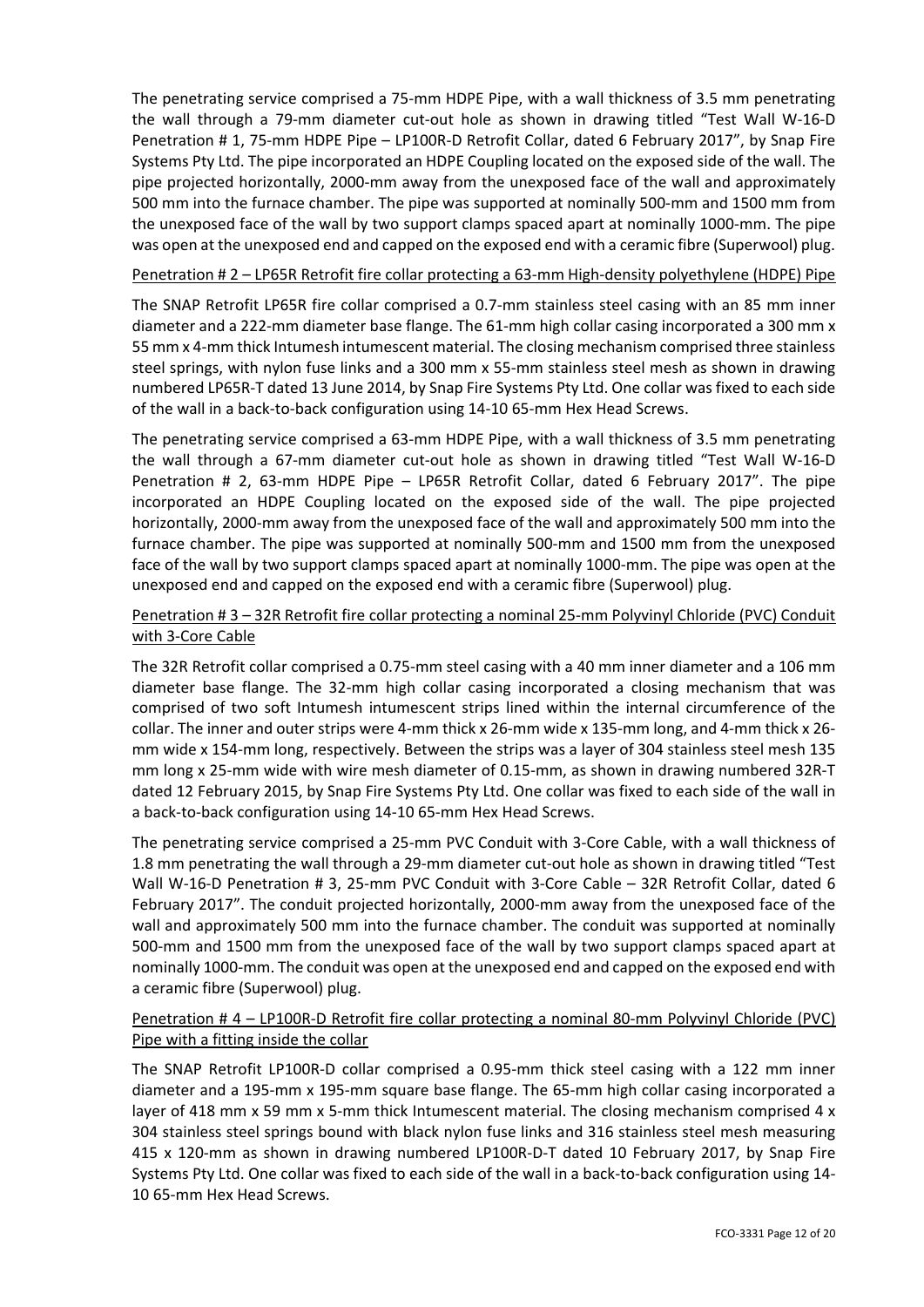The penetrating service comprised an 82-mm OD PVC Pipe, with a wall thickness of 3 mm fitted through the collar's sleeve and penetrating the wall through a 89‐mm diameter cut‐out hole as shown in drawing titled "Test Wall W-16-D Penetration # 4, 80-mm PVC Pipe with fitting inside the collar – LP100R-D Retrofit Collar, dated 6 February 2017". The pipe projected horizontally, 2000-mm away from the unexposed face of the wall and approximately 500 mm into the furnace chamber. The pipe incorporated an 80‐mm PVC Coupling inside the collar located on the exposed side of the wall. The pipe was supported at nominally 500‐mm and 1500 mm from the unexposed face of the wall by two support clamps spaced apart at nominally 1000-mm. The pipe was open at the unexposed end and capped on the exposed end with an 80‐mm PVC End Cap.

### Penetration # 5 – GAS50 collar protecting a 50‐mm Px‐Al‐Px Pipe

The SNAP Retrofit GAS50 collar comprised a 0.95‐mm thick steel casing with a 57 mm inner diameter and a 130-mm diameter base flange. The 92-mm high collar casing incorporated a layer of 215 mm x 85 mm x 4-mm thick Intumescent material and a layer of 190 mm x 85 mm x 4-mm thick Intumescent material. The closing mechanism comprised 1 x 304 stainless steel spring bound with a black nylon fuse link and a 316 stainless steel mesh measuring 190 x 84‐mm as shown in drawing numbered GAS50‐T dated 16 September 2016, by Snap Fire Systems Pty Ltd.

The penetrating service comprised a 50-mm OD Px-Al-Px Pipe, with a wall thickness of 5 mm fitted through the collar's sleeve and penetrating the wall through a 56‐mm diameter cut‐out hole as shown in drawing titled "Test Wall W‐16‐D Penetration # 5, 50‐mm Px‐Al‐Px Pipe – Gas 50 Collar, dated 6 February 2017". The annular gap between the pipe and opening was sealed with a 10‐mm bead of fire rated sealant on both sides of the wall. The pipe projected horizontally, 2000‐mm away from the unexposed face of the wall and approximately 500 mm into the furnace chamber. The pipe was supported at nominally 500-mm and 1500 mm from the unexposed face of the wall by two support clamps spaced apart at nominally 1000‐mm. The pipe was open at the unexposed end and capped on the exposed end with a ceramic fibre (Superwool) plug. A 10‐mm bead of fire rated sealant was used around both sides of the pipe.

### Penetration # 7 – 32R Retrofit fire collar protecting a nominal 32‐mm Pex‐b pipe

The 32R Retrofit collar comprised a 0.75‐mm steel casing with a 40 mm inner diameter and a 106 mm diameter base flange. The 32-mm high collar casing incorporated a closing mechanism that was comprised of two soft Intumesh intumescent strips lined within the internal circumference of the collar. The inner and outer strips were 4‐mm thick x 26‐mm wide x 135‐mm long, and 4‐mm thick x 26‐ mm wide x 154‐mm long, respectively. Between the strips was a layer of 304 stainless steel mesh 135 mm long x 25‐mm wide with wire mesh diameter of 0.15‐mm, as shown in drawing numbered 32R‐T dated 12 February 2015, by Snap Fire Systems Pty Ltd. One collar was fixed to each side of the wall in a back‐to‐back configuration using 14‐10 65‐mm Hex Head Screws.

The penetrating service comprised a 32‐mm Pex‐b pipe, with a wall thickness of 3.2 mm penetrating the wall through a 35-mm diameter cut-out hole as shown in drawing titled "Test Wall W-16-D Penetration # 7, 32‐mm Pex‐b pipe – 32R Retrofit Collar, dated 6 February 2017". The pipe projected horizontally, 2000‐mm away from the unexposed face of the wall and approximately 500 mm into the furnace chamber. The pipe was supported at nominally 500‐mm and 1500 mm from the unexposed face of the wall by two support clamps spaced apart at nominally 1000-mm. The pipe was open at the unexposed end and capped on the exposed end with a ceramic fibre (Superwool) plug.

### Penetration # 8 – 32R Retrofit fire collar protecting a nominal 20‐mm Pex‐b pipe

The 32R Retrofit collar comprised a 0.75‐mm steel casing with a 40 mm inner diameter and a 106 mm diameter base flange. The 32‐mm high collar casing incorporated a closing mechanism that was comprised of two soft Intumesh intumescent strips lined within the internal circumference of the collar. The inner and outer strips were 4‐mm thick x 26‐mm wide x 135‐mm long, and 4‐mm thick x 26‐ mm wide x 154‐mm long, respectively. Between the strips was a layer of 304 stainless steel mesh 135 mm long x 25‐mm wide with wire mesh diameter of 0.15‐mm, as shown in drawing numbered 32R‐T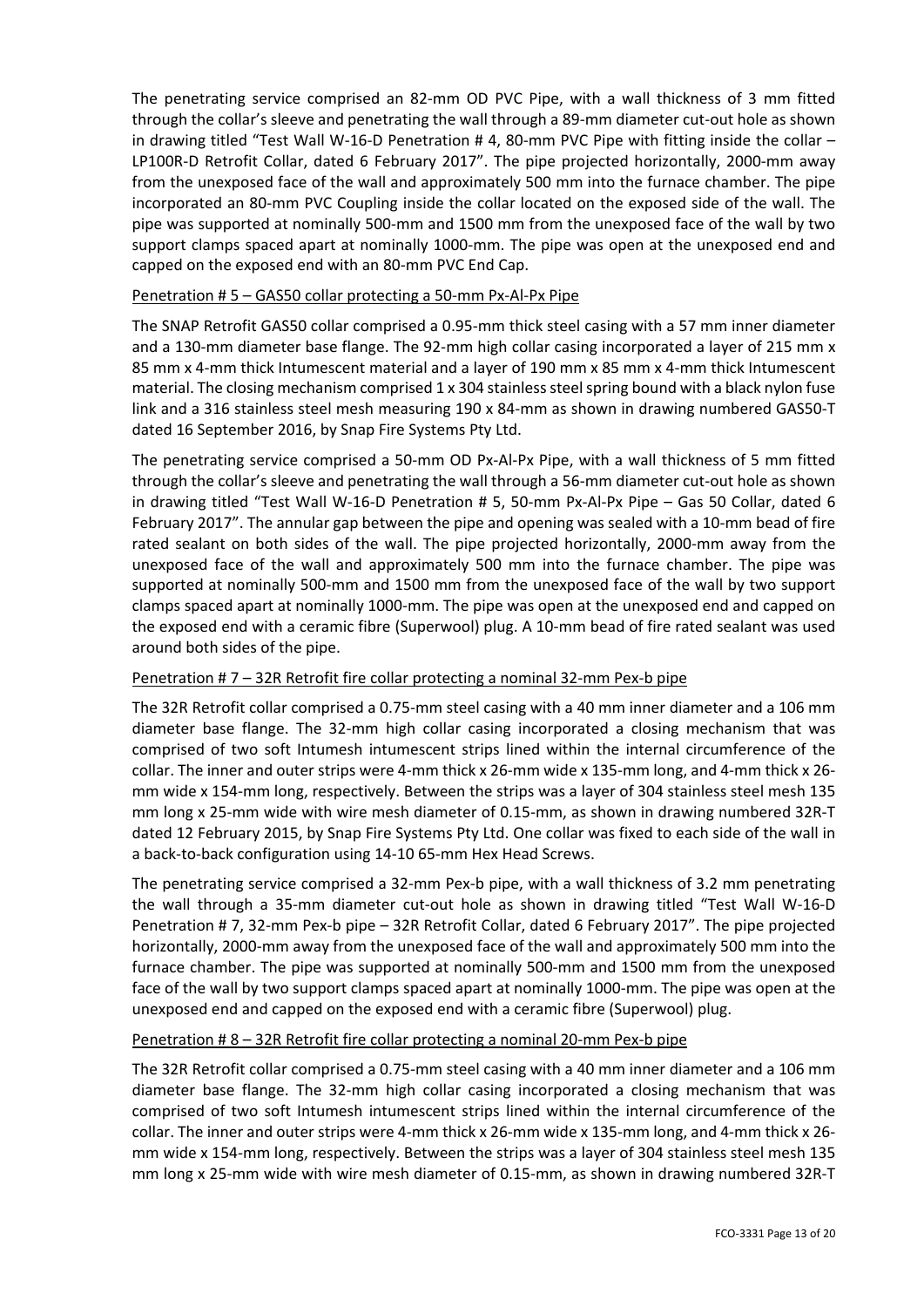dated 12 February 2015, by Snap Fire Systems Pty Ltd. One collar was fixed to each side of the wall in a back‐to‐back configuration using 14‐10 65‐mm Hex Head Screws.

The penetrating service comprised a 20-mm Pex-b pipe, with a wall thickness of 2 mm penetrating the wall through a 25-mm diameter cut-out hole as shown in drawing titled "Test Wall W-16-D Penetration # 8, 20‐mm Pex‐b pipe – 32R Retrofit Collar, dated 6 February 2017". The pipe projected horizontally, 2000‐mm away from the unexposed face of the wall and approximately 500 mm into the furnace chamber. The pipe was supported at nominally 500‐mm and 1500 mm from the unexposed face of the wall by two support clamps spaced apart at nominally 1000-mm. The pipe was open at the unexposed end and capped on the exposed end with a ceramic fibre (Superwool) plug.

Penetration # 9 – HP150R Retrofit fire collar protecting a nominal 150-mm Polyvinyl Chloride (PVC) Pipe with a fitting inside the collar

The SNAP retrofitted HP150R collar comprised a 0.95-mm thick steel casing with a 175 mm inner diameter and a 326‐mm base flange. The 117‐mm high collar casing incorporated a strip of 570 mm x 112 mm x 8-mm thick Intumesh intumescent material. The closing mechanism comprised four 304 stainless steel springs bound with nylon fuse links, and a 596 mm x 112-mm stainless steel mesh as shown in drawing numbered HP 150R‐T dated 2 October 2015, by Snap Fire Systems Pty. One collar was fixed to each side of the wall in a back-to-back configuration using 14-10 65-mm Hex Head Screws.

The penetrating service comprised a 160-mm OD PVC Pipe, with a wall thickness of 4 mm fitted through the collar's sleeve and penetrating the wall through a 168-mm diameter cut-out hole as shown in drawing titled "Test Wall W‐16‐D Penetration # 9, 150‐mm PVC Pipe with fitting inside the collar – HP150R Retrofit Collar, dated 6 February 2017". The pipe projected horizontally, 2000‐mm away from the unexposed face of the wall and approximately 500 mm into the furnace chamber. The pipe incorporated a 150‐mm PVC Coupling located inside the collar on the exposed side of the wall. The pipe was supported at nominally 500‐mm and 1500 mm from the unexposed face of the wall by two support clamps spaced apart at nominally 1000-mm. The pipe was open at the unexposed end and capped on the exposed end with a 150‐mm PVC End Cap.

| <b>Test</b> | Specimen | <b>Collar</b>                        | <b>Pipe</b> | <b>Pipe Material</b> | <b>FRL</b>  |  |
|-------------|----------|--------------------------------------|-------------|----------------------|-------------|--|
| Report      | ID       | <b>Name</b>                          | <b>Size</b> |                      |             |  |
|             | 1        | <b>LP100R-D</b><br>75<br><b>HDPE</b> |             |                      | $-/121/121$ |  |
|             | 2        | LP65R                                | 63          | <b>HDPE</b>          | $-/121/91$  |  |
|             | 3        | 32R                                  |             | PVC +3 core cables   | $-/121/121$ |  |
|             | 4        | LP100R-D                             | 80          | PVC + fitting        | $-/121/114$ |  |
| FSP1807     | 5        | GAS50                                | 50          | Px-Al-Px             | $-/121/79$  |  |
|             |          | 32R                                  | 32          | Pex-b                | $-/121/121$ |  |
|             | 8        | 32R                                  | 20          | Pex-b                | $-/121/121$ |  |
|             | 9        | <b>HP150R</b>                        | 150         | PVC + fitting        | $-/121/121$ |  |

The test results are summarised in the table below:

### A.3. CSIRO Sponsored Investigation report numbered FSV 1822

On the 22 March 2017, this Division conducted a full‐scale fire‐resistance test in accordance with AS 1530.4 ‐2014 on a 75‐mm thick Hebel autoclaved aerated concrete (AAC) panel wall system with an established fire resistance level (FRL) of ‐/90/90 as detailed in CSIRO test report FSV 0979. The wall was penetrated by eight (8) pipes protected by a retro-fitted Snap Fire Systems fire collar.

For the purpose of the test, the specimens were referenced as Penetrations # 1, 2, 3, 4, 5, 6, 7 and 8.

Penetration # 1 – LP65R Retrofit fire collar protecting a 50-mm Raupiano Pipe

The SNAP Retrofit LP65R fire collar comprised a 0.7‐mm stainless steel casing with an 85 mm inner diameter and a 222-mm diameter base flange. The 61-mm high collar casing incorporated a 300 mm x 55 mm x 4‐mm thick Intumesh intumescent material. The closing mechanism comprised three stainless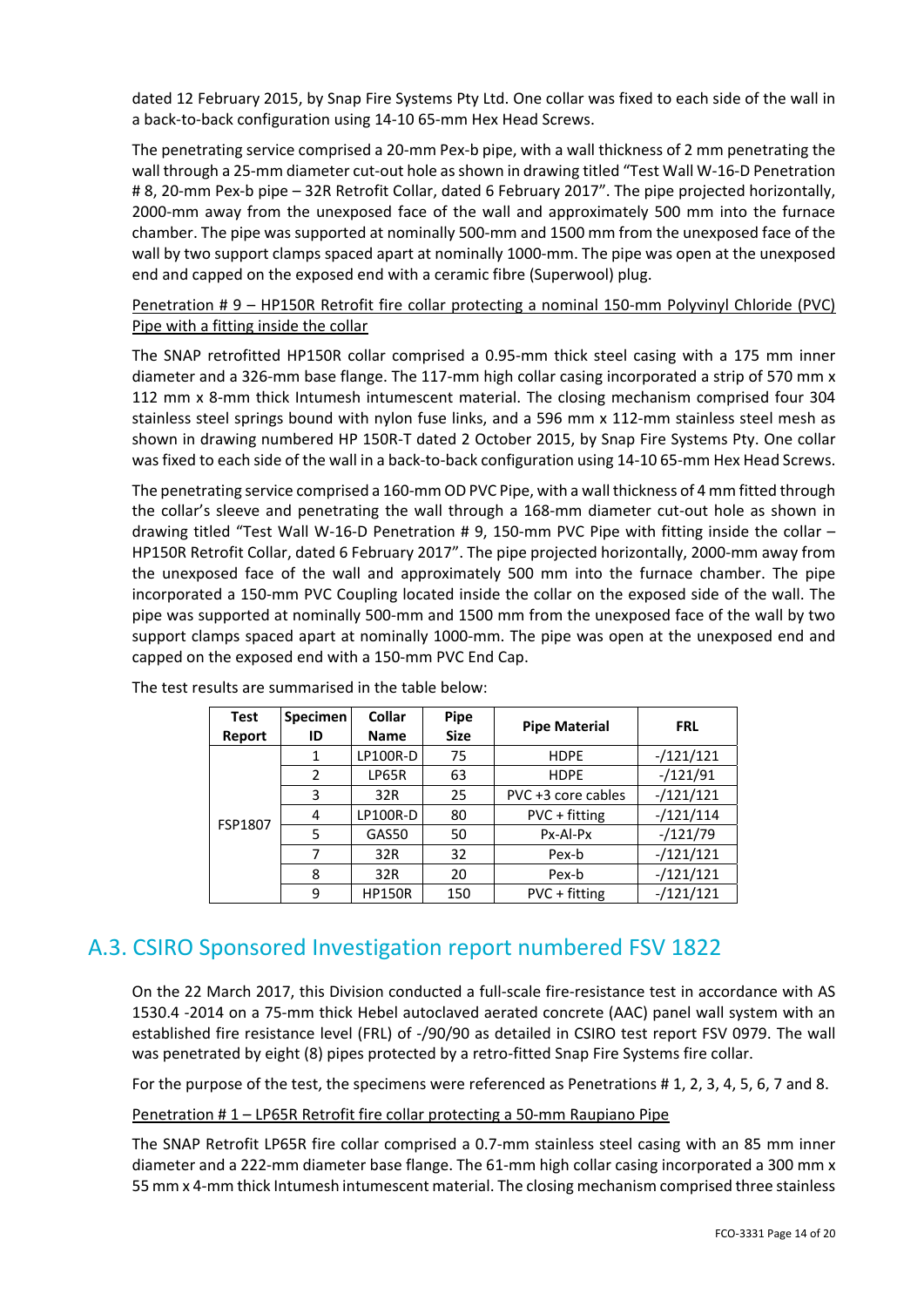steel springs bound with nylon fuse links and a 300 mm x 55-mm stainless steel mesh as shown in drawing numbered LP65R‐T dated 13 June 2014, by Snap Fire Systems Pty Ltd. One collar was fixed to each side of the wall in a back-to-back configuration using 14-10 65-mm Hex Head Screws.

The penetrating service comprised a 50-mm Raupiano Pipe, with a wall thickness of 1.9 mm penetrating the wall through a 54-mm diameter cut-out hole as shown in drawing titled "Test Wall W-17‐A Penetration # 1, 50‐mm Raupiano Pipe – LP65R Retrofit Collar, dated 16 May 2017". The pipe projected horizontally, 2000‐mm away from the unexposed face of the wall and approximately 500 mm into the furnace chamber. The pipe was supported at nominally 500‐mm and 1500 mm from the unexposed face of the wall by two support clamps spaced apart at nominally 1000‐mm. The pipe was open at the unexposed end and capped on the exposed end with a ceramic fibre (Superwool) plug.

### Penetration # 2 – GAS32 Retrofit collar protecting a 32‐mm diameter CXL Px‐Al‐Px Pipe

The GAS32 Retrofit collar comprised a 0.95-mm thick galvanised steel casing with a 35 mm inner diameter and a 100‐mm diameter base flange. The 63‐mm high collar casing incorporated a layer of 140 mm x 55 mm x 4‐mm thick Intumescent material and a layer of 120 mm x 55 mm x 4‐mm thick Intumescent material. The closing mechanism comprised 1 x 304 stainless steel spring bound with a black nylon fuse link and a 316 stainless steel mesh measuring 120 x 54‐mm as shown in drawing numbered GAS32‐T dated 14 September 2016, by Snap Fire Systems Pty Ltd.

The penetrating service comprised a 32-mm CXL Px-Al-Px pipe, with a wall thickness of 3.2 mm penetrating the wall through a 35-mm diameter cut-out hole as shown in drawing titled "Test Wall W-17‐A Penetration # 2, 32‐mm Px‐Al‐Px Pipe – 32Gas Retrofit Collar, dated 16 May 2017". The pipe projected horizontally, 2000‐mm away from the unexposed face of the wall and approximately 500 mm into the furnace chamber. The pipe was supported at nominally 500‐mm and 1500 mm from the unexposed face of the wall by two support clamps spaced apart at nominally 1000‐mm. The pipe was open at the unexposed end and capped on the exposed end with a ceramic fibre (Superwool) plug.

### Penetration # 3 – LP100R‐D Retrofit fire collar protecting a nominal 110‐mm Raupiano Pipe

The SNAP Retrofit LP100R-D collar comprised a 0.95-mm thick steel casing with a 122 mm inner diameter and a 195‐mm x 195‐mm square base flange. The 65‐mm high collar casing incorporated a layer of 418 mm  $x$  59 mm  $x$  5-mm thick Intumescent material. The closing mechanism comprised 4  $x$ 304 stainless steel springs bound with black nylon fuse links and 316 stainless steel mesh measuring 415 x 120-mm as shown in drawing numbered LP100R-D-T dated 10 February 2017, by Snap Fire Systems Pty Ltd. One collar was fixed to each side of the wall in a back‐to‐back configuration using 14‐ 10 65‐mm Hex Head Screws.

The penetrating service comprised a 110-mm OD Raupiano Pipe, with a wall thickness of 3.3mm penetrating the wall through a 114‐mm diameter cut‐out hole as shown in drawing titled "Test Wall W‐17‐A Penetration # 3, 110‐mm Raupiano Pipe – LP100R‐D Retrofit Collar, dated 16 October 2017". The pipe projected horizontally, 2000-mm away from the unexposed face of the wall and approximately 500 mm into the furnace chamber. The pipe was supported at nominally 500‐mm and 1500 mm from the unexposed face of the wall by two support clamps spaced apart at nominally 1000‐ mm. The pipe was open at the unexposed end and capped on the exposed end with a ceramic fibre (Superwool) plug.

### Penetration # 4 – 32R Retrofit fire collar protecting a 27-mm Telstra PVC Conduit

The 32R Retrofit collar comprised a 0.75‐mm steel casing with a 40 mm inner diameter and a 106 mm diameter base flange. The 32‐mm high collar casing incorporated a closing mechanism that was comprised of two soft Intumesh intumescent strips lined within the internal circumference of the collar. The inner and outer strips were 4‐mm thick x 26‐mm wide x 135‐mm long, and 4‐mm thick x 26‐ mm wide x 154‐mm long, respectively. Between the strips was a layer of 304 stainless steel mesh 135 mm long x 25‐mm wide with wire mesh diameter of 0.15‐mm, as shown in drawing numbered 32R‐T dated 12 February 2015, by Snap Fire Systems Pty Ltd. One collar was fixed to each side of the wall in a back‐to‐back configuration using 14‐10 65‐mm Hex Head Screws.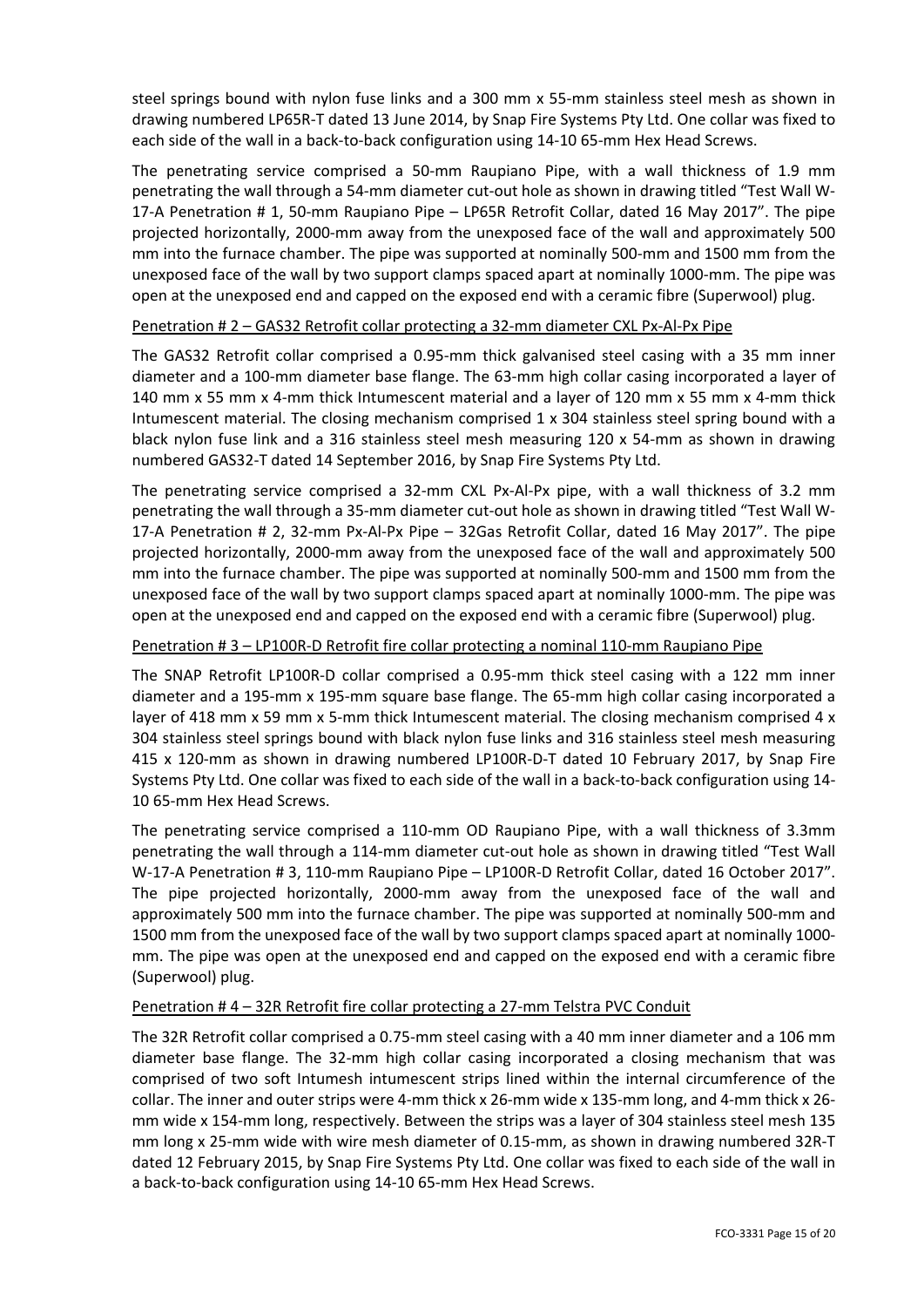The penetrating service comprised a 27‐mm OD Telstra PVC Conduit, with a wall thickness of 1.9 mm penetrating the wall through a 32-mm diameter cut-out hole as shown in drawing titled "Test Wall W-17‐A Penetration # 4, 205‐mm Telstra PVC Conduit – 32R Retrofit Collar, dated 16 May 2017". The conduit projected horizontally, 2000‐mm away from the unexposed face of the wall and approximately 500 mm into the furnace chamber. The conduit was supported at nominally 500‐mm and 1500 mm from the unexposed face of the wall by two support clamps spaced apart at nominally 1000‐mm. The conduit was open at the unexposed end and capped on the exposed end with a ceramic fibre (Superwool) plug.

### Penetration # 5 – 32R Retrofit fire collar protecting a 20-mm Telstra PVC Conduit

The 32R Retrofit collar comprised a 0.75‐mm steel casing with a 40 mm inner diameter and a 106 mm diameter base flange. The 32‐mm high collar casing incorporated a closing mechanism that was comprised of two soft Intumesh intumescent strips lined within the internal circumference of the collar. The inner and outer strips were 4‐mm thick x 26‐mm wide x 135‐mm long, and 4‐mm thick x 26‐ mm wide x 154‐mm long, respectively. Between the strips was a layer of 304 stainless steel mesh 135 mm long x 25‐mm wide with wire mesh diameter of 0.15‐mm, as shown in drawing numbered 32R‐T dated 12 February 2015, by Snap Fire Systems Pty Ltd. One collar was fixed to each side of the wall in a back‐to‐back configuration using 14‐10 65‐mm Hex Head Screws.

The penetrating service comprised a 20-mm Telstra PVC Conduit, with a wall thickness of 1.9 mm penetrating the wall through a 32-mm diameter cut-out hole as shown in drawing titled "Test Wall W-17‐A Penetration # 5, 20‐mm Telstra PVC Conduit – 32R Retrofit Collar, dated 16 May 2017". The conduit projected horizontally, 2000‐mm away from the unexposed face of the wall and approximately 500 mm into the furnace chamber. The conduit was supported at nominally 500‐mm and 1500 mm from the unexposed face of the wall by two support clamps spaced apart at nominally 1000‐mm. The conduit was open at the unexposed end and capped on the exposed end with a ceramic fibre (Superwool) plug.

### Penetration # 6 – GAS32 Retrofit collar protecting a 25‐mm diameter CXL Px‐Al‐Px Pipe

The GAS32 Retrofit collar comprised a 0.95-mm thick galvanised steel casing with a 35 mm inner diameter and a 100‐mm diameter base flange. The 63‐mm high collar casing incorporated a layer of 140 mm x 55 mm x 4‐mm thick Intumescent material and a layer of 120 mm x 55 mm x 4‐mm thick Intumescent material. The closing mechanism comprised 1 x 304 stainless steel spring bound with a black nylon fuse link and a 316 stainless steel mesh measuring 120 x 54-mm as shown in drawing numbered GAS32‐T dated 14 September 2016, by Snap Fire Systems Pty Ltd.

The penetrating service comprised a 25-mm CXL Px-Al-Px pipe, with a wall thickness of 3.2 mm penetrating the wall through a 29‐mm diameter cut‐out hole as shown in drawing titled "Test Wall W‐ 17‐A Penetration # 6, 25‐mm CXL Px‐Al‐Px Pipe – 32Gas Retrofit Collar, dated 16 May 2017". The pipe projected horizontally, 2000‐mm away from the unexposed face of the wall and approximately 500 mm into the furnace chamber. The pipe was supported at nominally 500‐mm and 1500 mm from the unexposed face of the wall by two support clamps spaced apart at nominally 1000‐mm. The pipe was open at the unexposed end and capped on the exposed end with a ceramic fibre (Superwool) plug.

### Penetration # 7 – GAS32 Retrofit collar protecting a 20‐mm diameter CXL Px‐Al‐Px Pipe

The GAS32 Retrofit collar comprised a 0.95-mm thick galvanised steel casing with a 35 mm inner diameter and a 100‐mm diameter base flange. The 63‐mm high collar casing incorporated a layer of 140 mm x 55 mm x 4‐mm thick Intumescent material and a layer of 120 mm x 55 mm x 4‐mm thick Intumescent material. The closing mechanism comprised 1 x 304 stainless steel spring bound with a black nylon fuse link and a 316 stainless steel mesh measuring 120 x 54-mm as shown in drawing numbered GAS32‐T dated 14 September 2016, by Snap Fire Systems Pty Ltd.

The penetrating service comprised a 20-mm CXL Px-Al-Px pipe, with a wall thickness of 2.5 mm penetrating the wall through a 25‐mm diameter cut‐out hole as shown in drawing titled "Test Wall W‐ 17‐A Penetration # 7, 20‐mm CXL Px‐Al‐Px Pipe – 32Gas Retrofit Collar, dated 16 May 2017". The pipe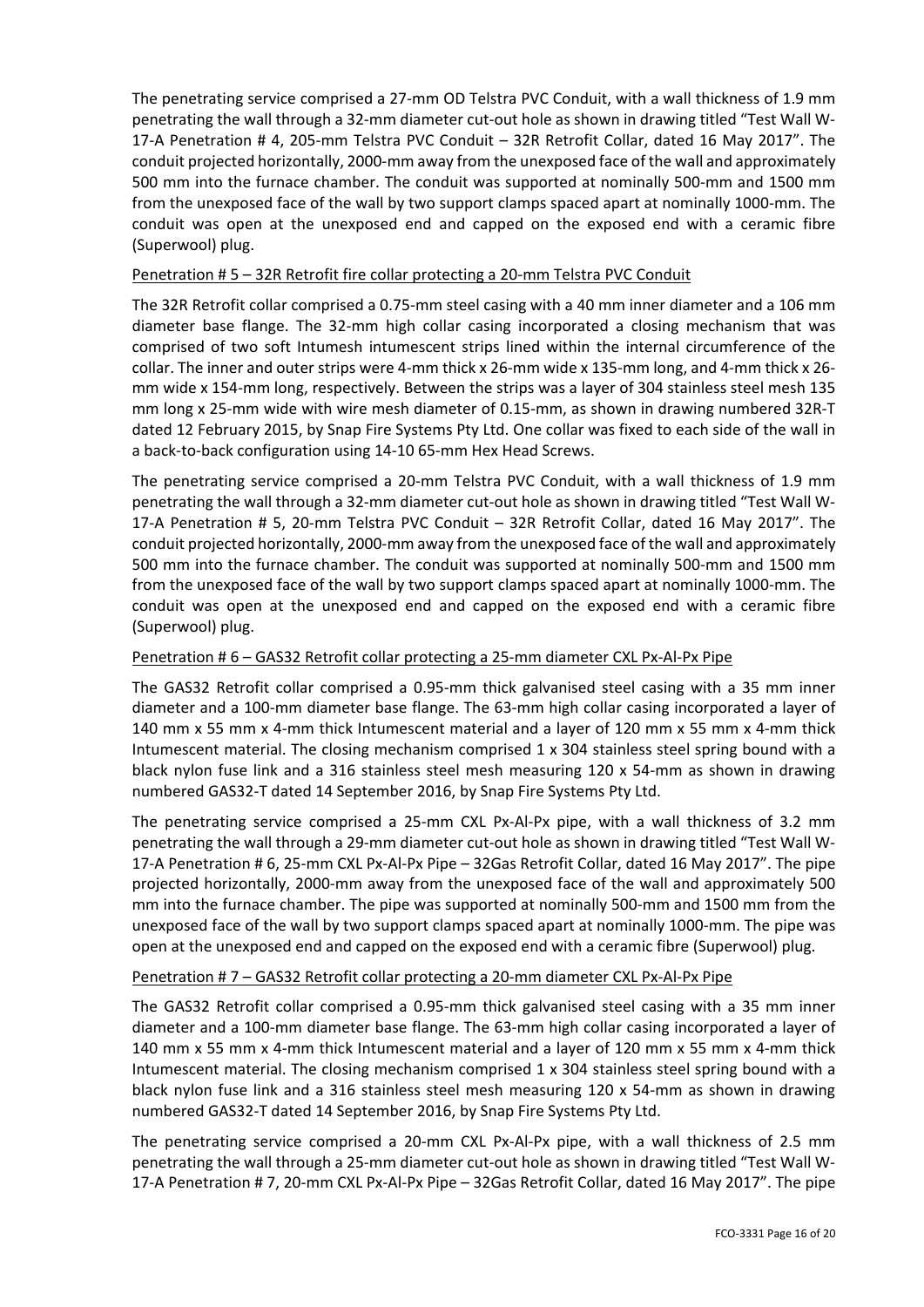projected horizontally, 2000‐mm away from the unexposed face of the wall and approximately 500 mm into the furnace chamber. The pipe was supported at nominally 500‐mm and 1500 mm from the unexposed face of the wall by two support clamps spaced apart at nominally 1000‐mm. The pipe was open at the unexposed end and capped on the exposed end with a ceramic fibre (Superwool) plug.

### Penetration # 8 – HP150R Retrofit fire collar protecting a 160-mm High-density polyethylene (HDPE) Pipe

The SNAP retrofitted HP150R collar comprised a 0.95-mm thick steel casing with a 175 mm inner diameter and a 326‐mm base flange. The 117‐mm high collar casing incorporated a strip of 570 mm x 112 mm x 8‐mm thick Intumesh intumescent material. The closing mechanism comprised four 304 stainless steel springs bound with nylon fuse links, and a 596 mm x 112‐mm stainless steel mesh as shown in drawing numbered HP 150R‐T dated 2 October 2015, by Snap Fire Systems Pty. One collar was fixed to each side of the wall in a back-to-back configuration using 14-10 65-mm Hex Head Screws.

The penetrating service comprised a 162-mm OD HDPE pipe, with a wall thickness of 6.8 mm penetrating the wall through a 168-mm diameter cut-out hole as shown in drawing titled "Test Wall W‐17‐A Penetration # 8, 160‐mm HDPE Pipe – HP150R Retrofit Collar, dated 16 May 2017". The pipe projected horizontally, 2000‐mm away from the unexposed face of the wall and approximately 500 mm into the furnace chamber. The pipe was supported at nominally 500-mm and 1500 mm from the unexposed face of the wall by two support clamps spaced apart at nominally 1000‐mm. The pipe was open at the unexposed end and capped on the exposed end with a ceramic fibre (Superwool) plug.

| <b>Test</b> | <b>Specimen</b> | Collar          | <b>Pipe</b>        |                      |             |
|-------------|-----------------|-----------------|--------------------|----------------------|-------------|
| Report      | ID              | <b>Name</b>     | <b>Size</b>        | <b>Pipe Material</b> | <b>FRL</b>  |
|             | 1               | LP65R           | 50                 | Raupiano             | $-/121/121$ |
|             | 2               | GAS32           | 32                 | CXL Px-Al-Px         | $-/121/121$ |
|             | 3               | <b>LP100R-D</b> | 110                | Raupiano             | $-/121/121$ |
| FSP1822     | 4               | 32R             | 27                 | <b>PVC</b>           | $-/121/116$ |
|             | 5               | 32R             | 20                 | <b>PVC</b>           | $-/121/120$ |
|             | 6               | GAS32           | 25                 | CXL Px-Al-Px         | $-/121/121$ |
|             | 7               | GAS32           | CXL Px-Al-Px<br>20 |                      | $-/121/121$ |
|             | 8               | <b>HP150R</b>   | 160                | <b>HDPE</b>          | $-/121/121$ |

The test results are summarised in the table below: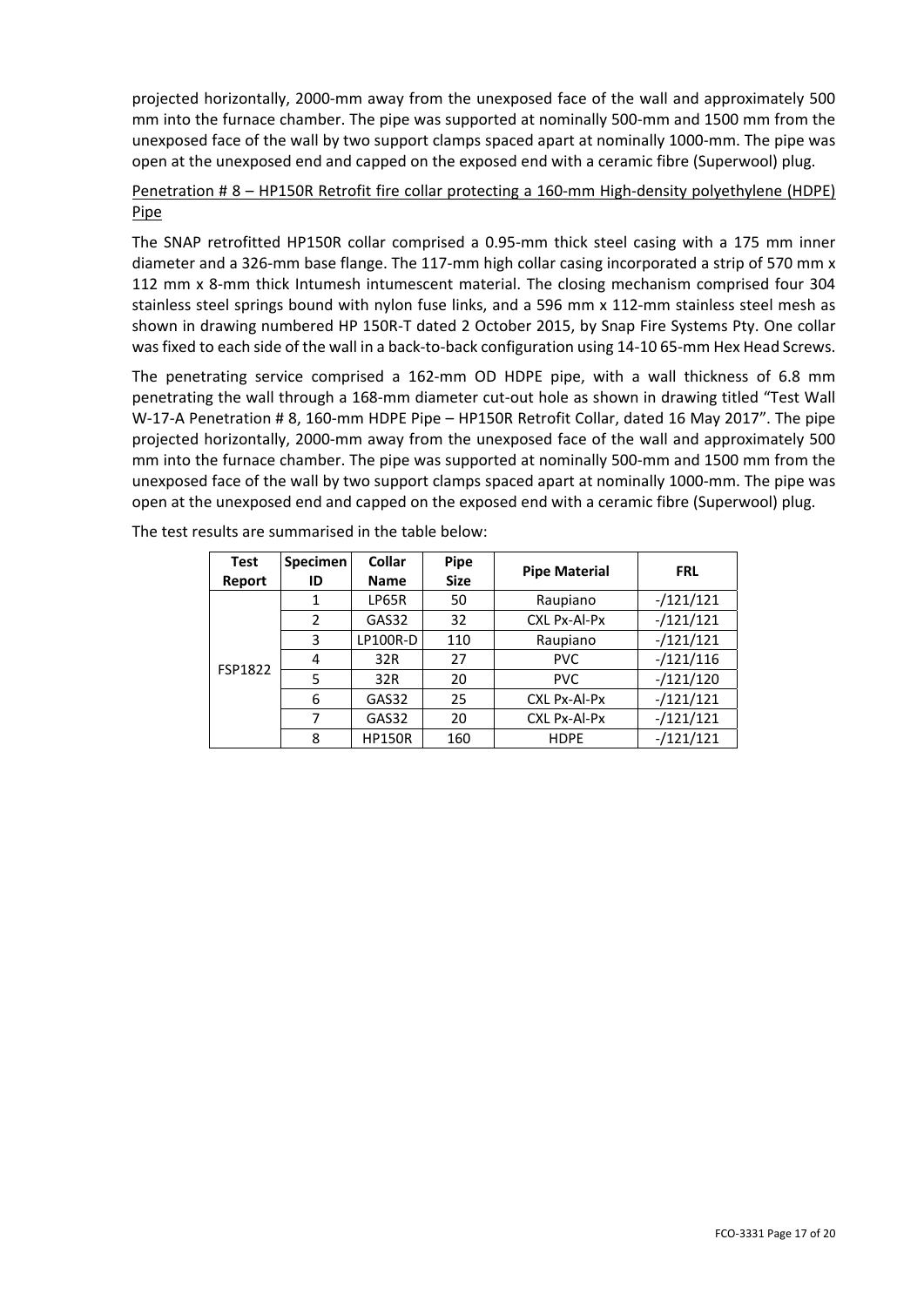## A.4. Summary of test data

| <b>Penetration</b> | <b>Test</b> | Specimen                | Collar          | Pipe        | <b>Pipe Material +</b>   | <b>FRL</b>  | Insulation                                         |
|--------------------|-------------|-------------------------|-----------------|-------------|--------------------------|-------------|----------------------------------------------------|
|                    | Report      | ID                      | <b>Name</b>     | <b>Size</b> | filling                  |             | failure                                            |
| PVC conduit        | FSP1822     | 4                       | 32R             | 27          | <b>PVC</b>               | $-/121/116$ | On wall                                            |
|                    | FSP1822     | 5                       | 32R             | 20          | <b>PVC</b>               | $-121/120$  | On wall                                            |
| PVC conduit with   | FSP1783     | 6                       | 32R             | 20          | $PVC + 3 core$<br>cables | $-/121/121$ |                                                    |
| cables             | FSP1807     | 3                       | 32R             | 25          | $PVC + 3 core$<br>cables | $-121/121$  |                                                    |
|                    | FSP1783     | 4                       | LP65R           | 40          | PVC + fitting            | $-121/121$  |                                                    |
|                    | FSP1783     | 9                       | LP65R           | 50          | PVC+ fitting             | $-121/121$  |                                                    |
|                    | FSP1783     | 5                       | LP65R           | 65          | PVC+ fitting             | $-121/102$  | On wall                                            |
| PVC pipe           | FSP1807     | $\overline{\mathbf{4}}$ | LP100R-D        | 80          | PVC + fitting            | $-/121/114$ | On wall                                            |
|                    | FSP1783     | 3                       | <b>LP100R-D</b> | 100         | PVC + fitting            | $-121/117$  | On wall                                            |
|                    | FSP1807     | 9                       | <b>HP150R</b>   | 150         | PVC + fitting            | $-/121/121$ |                                                    |
|                    | FSP1783     | $\mathbf{1}$            | LP65R           | 32          | <b>HDPE</b>              | $-121/114$  | On wall                                            |
|                    | FSP1807     | $\overline{2}$          | LP65R           | 63          | <b>HDPE</b>              | $-121/91$   | On wall                                            |
| HDPE pipe          | FSP1807     | $\mathbf{1}$            | LP100R-D        | 75          | <b>HDPE</b>              | $-/121/121$ |                                                    |
|                    | FSP1783     | $\overline{7}$          | <b>LP100R-D</b> | 110         | <b>HDPE</b>              | $-121/121$  |                                                    |
|                    | FSP1822     | 8                       | <b>HP150R</b>   | 160         | <b>HDPE</b>              | $-121/121$  |                                                    |
|                    | FSP1783     | 8                       | GAS32           | 16          | Px-Al-Px                 | $-/121/121$ |                                                    |
|                    | FSP1822     | $\overline{7}$          | GAS32           | 20          | CXL Px-Al-Px             | $-121/121$  | On wall                                            |
|                    | FSP1822     | 6                       | GAS32           | 25          | CXL Px-Al-Px             | $-121/121$  |                                                    |
|                    | FSP1822     | $\overline{2}$          | GAS32           | 32          | CXL Px-Al-Px             | $-/121/121$ |                                                    |
| Px-Al-Px pipe      | FSP1807     | 5                       | GAS50           | 50          | Px-Al-Px                 | $-121/79$   | On the wall,<br>Fail on the<br>collar at<br>93min. |
|                    | FSP1783     | $\overline{2}$          | 32R             | 16          | Pex-b                    | $-121/121$  |                                                    |
| Pex-b pipe         | FSP1807     | 8                       | 32R             | 20          | Pex-b                    | $-/121/121$ |                                                    |
|                    | FSP1807     | $\overline{7}$          | 32R             | 32          | Pex-b                    | $-121/121$  |                                                    |
| Raupiano pipe      | FSP1822     | $\mathbf{1}$            | LP65R           | 50          | Raupiano                 | $-/121/121$ |                                                    |
|                    | FSP1822     | 3                       | LP100R-D        | 110         | Raupiano                 | $-121/121$  |                                                    |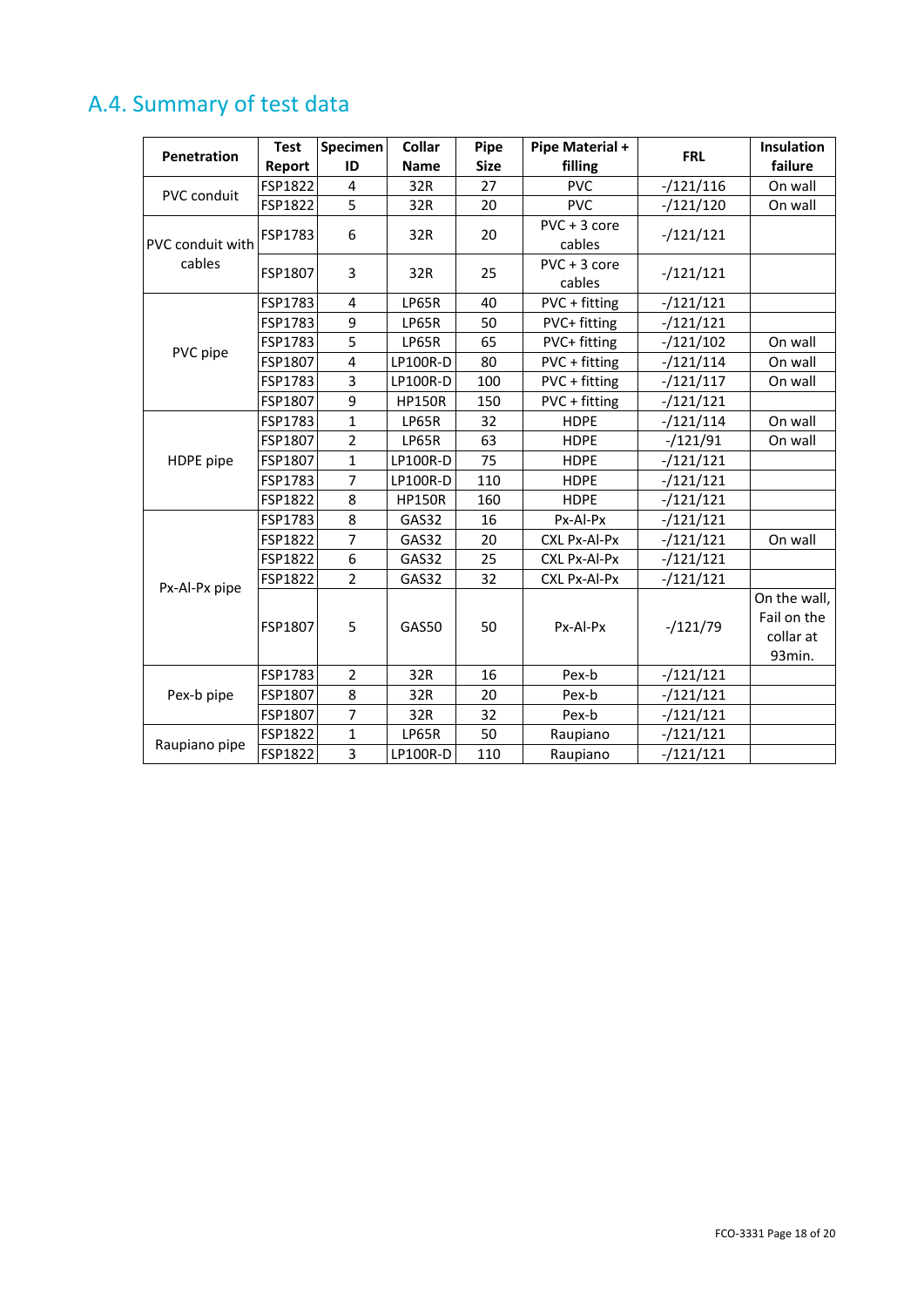## **Appendix B Analysis of Variations**

### B.1 Variation to wall construction

The proposed construction shall be as tested in FSP 1783, FSP 1807 (except specimen 5) and FSP 1822 and subject to the following variations:

• The inclusion of single leaf 75mm or thicker Hebel Panel wall that is supported by a test or assessment as a wall and FRL of ‐/120/120

With reference to FSP 1783, FSP 1807 and FSP 1822, pipes of various size and material, with and without contents penetrated a 75mm thick Hebel panel and were protected with various kinds of Snap retrofit collars.

All the specimens were able to maintain integrity for 121 minutes duration of the test. Majority of the specimens were able to maintain insulation for the 121 minutes duration of the test. For the specimens that failed insulation prior to 121 minutes, their insulation failure occurred due to the substrate failing insulation. With the exception of FSP 1807 specimen 5, these specimens did not fail insulation on the collar or on the pipe for 121 minutes duration of the test.

It is expected when all of the tested specimens, with the exception of FSP 1807 specimen 5, are installed in a min. 75mm Hebel panel wall with a tested or assessed FRL of at least ‐120/120, they will all be able to maintain insulation for up to 120 minutes on the substrate also. With reference to FSP 1807 specimen 5, the insulation failure on substrate occurred at 79 minutes and on the collar occurred at 93 minutes. It is expected when it is installed in a min. 75mm Hebel panel wall with a tested or assessed FRL of at least ‐120/120, it will be able to maintain insulation for up to 60 minutes.

Based on the above, it is considered the proposed construction will achieve the FRL listed below when tested in accordance with AS 1530.4 – 2014 and assessed in accordance with AS 4072.1 – 2005.

| <b>Penetration</b>      | <b>Collar</b><br><b>Name</b> | Pipe<br><b>Size</b> | Pipe Material +<br>filling | <b>FRL</b>  | <b>Substrate</b>              |
|-------------------------|------------------------------|---------------------|----------------------------|-------------|-------------------------------|
|                         | 32R                          | 27                  | <b>PVC</b>                 | $-120/120$  |                               |
| <b>PVC conduit</b>      | 32R                          | 20                  | <b>PVC</b>                 | $-/120/120$ |                               |
| <b>PVC conduit with</b> | 32R                          | 20                  | PVC + 3 core cables        | $-/120/120$ |                               |
| cables                  | 32R                          | 25                  | PVC + 3 core cables        | $-120/120$  |                               |
|                         | LP65R                        | 40                  | PVC + fitting              | $-/120/120$ |                               |
|                         | LP65R                        | 50                  | PVC+ fitting               | $-/120/120$ |                               |
| PVC pipe                | LP65R                        | 65                  | PVC+ fitting               | $-120/120$  |                               |
|                         | <b>LP100R-D</b>              | 80                  | PVC + fitting              | $-/120/120$ |                               |
|                         | <b>LP100R-D</b>              | 100                 | PVC + fitting              | $-120/120$  |                               |
|                         | <b>HP150R</b>                | 150                 | PVC + fitting              | $-120/120$  |                               |
|                         | LP65R                        | 32                  | <b>HDPE</b>                | $-120/120$  | A single leaf 75mm or         |
|                         | LP65R                        | 63                  | <b>HDPE</b>                | $-120/120$  | thicker Hebel Panel wall that |
| HDPE pipe               | <b>LP100R-D</b>              | 75                  | <b>HDPE</b>                | $-/120/120$ | is supported by a test or     |
|                         | <b>LP100R-D</b>              | 110                 | <b>HDPE</b>                | $-120/120$  | assessment as a wall and      |
|                         | <b>HP150R</b>                | 160                 | <b>HDPE</b>                | $-120/120$  | FRL of -/120/120              |
|                         | GAS32                        | 16                  | Px-Al-Px                   | $-120/120$  |                               |
|                         | GAS32                        | 20                  | CXL Px-Al-Px               | $-/120/120$ |                               |
| Px-Al-Px pipe           | GAS32                        | 25                  | CXL Px-Al-Px               | $-/120/120$ |                               |
|                         | GAS32                        | 32                  | CXL Px-Al-Px               | $-120/120$  |                               |
|                         | <b>GAS50</b>                 | 50                  | Px-Al-Px                   | $-/120/60$  |                               |
|                         | 32R                          | 16                  | Pex-b                      | $-120/120$  |                               |
| Pex-b pipe              | 32R                          | 20                  | Pex-b                      | $-120/120$  |                               |
|                         | 32R                          | 32                  | Pex-b                      | $-/120/120$ |                               |
|                         | LP65R                        | 50                  | Raupiano                   | $-120/120$  |                               |
| Raupiano pipe           | LP100R-D                     | 110                 | Raupiano                   | $-120/120$  |                               |